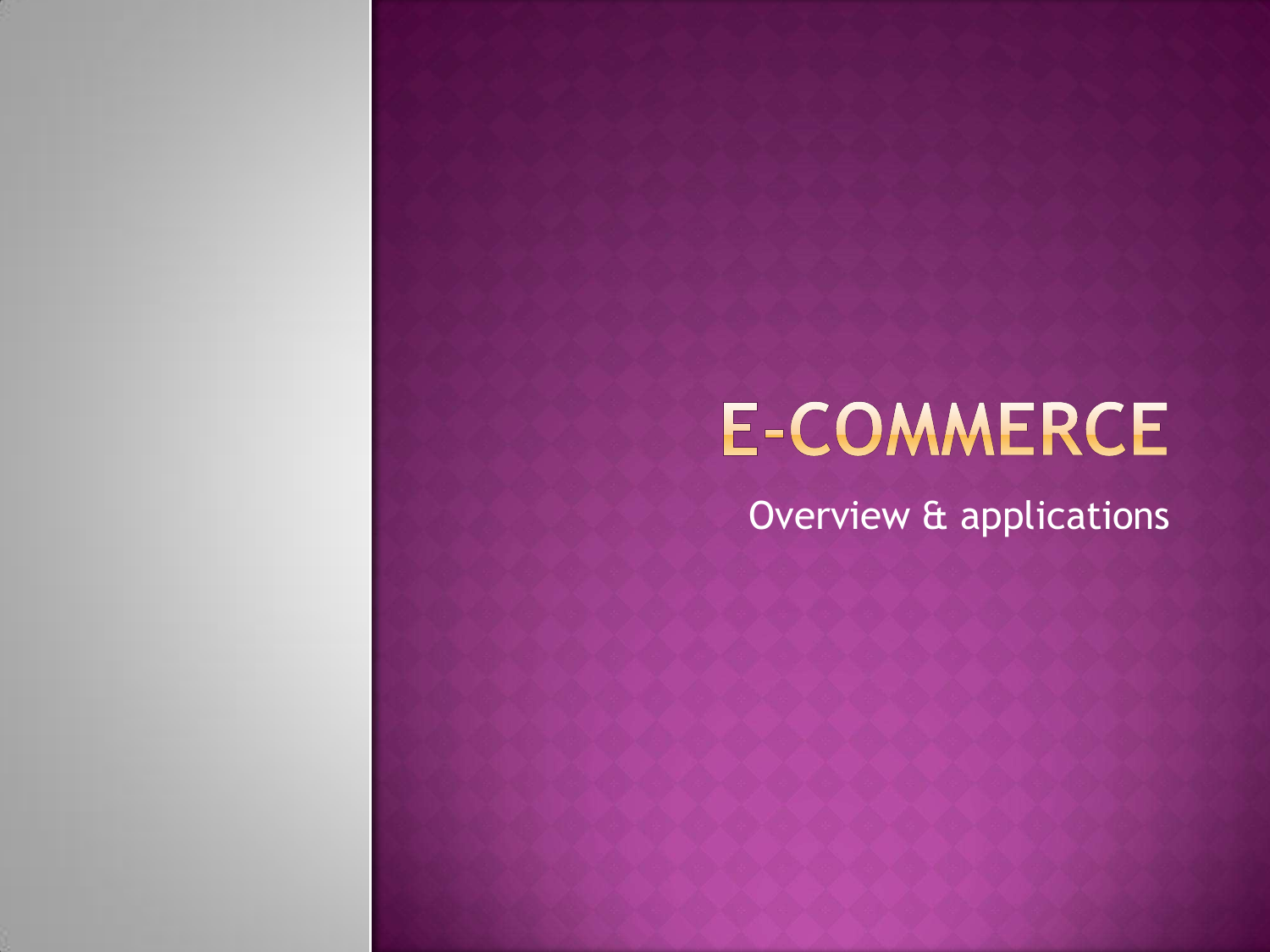# DEFINITIONS AND CONCEPTS

- Electronic commerce describes the process of buying , selling , transferring , serving or exchanging products , services or information via computer networks including internet.
- Electronic business not just buying & selling of goods & services but also servicing customers collaborating with business partners, conducting e-learning & conducting electronic transactions within an organization.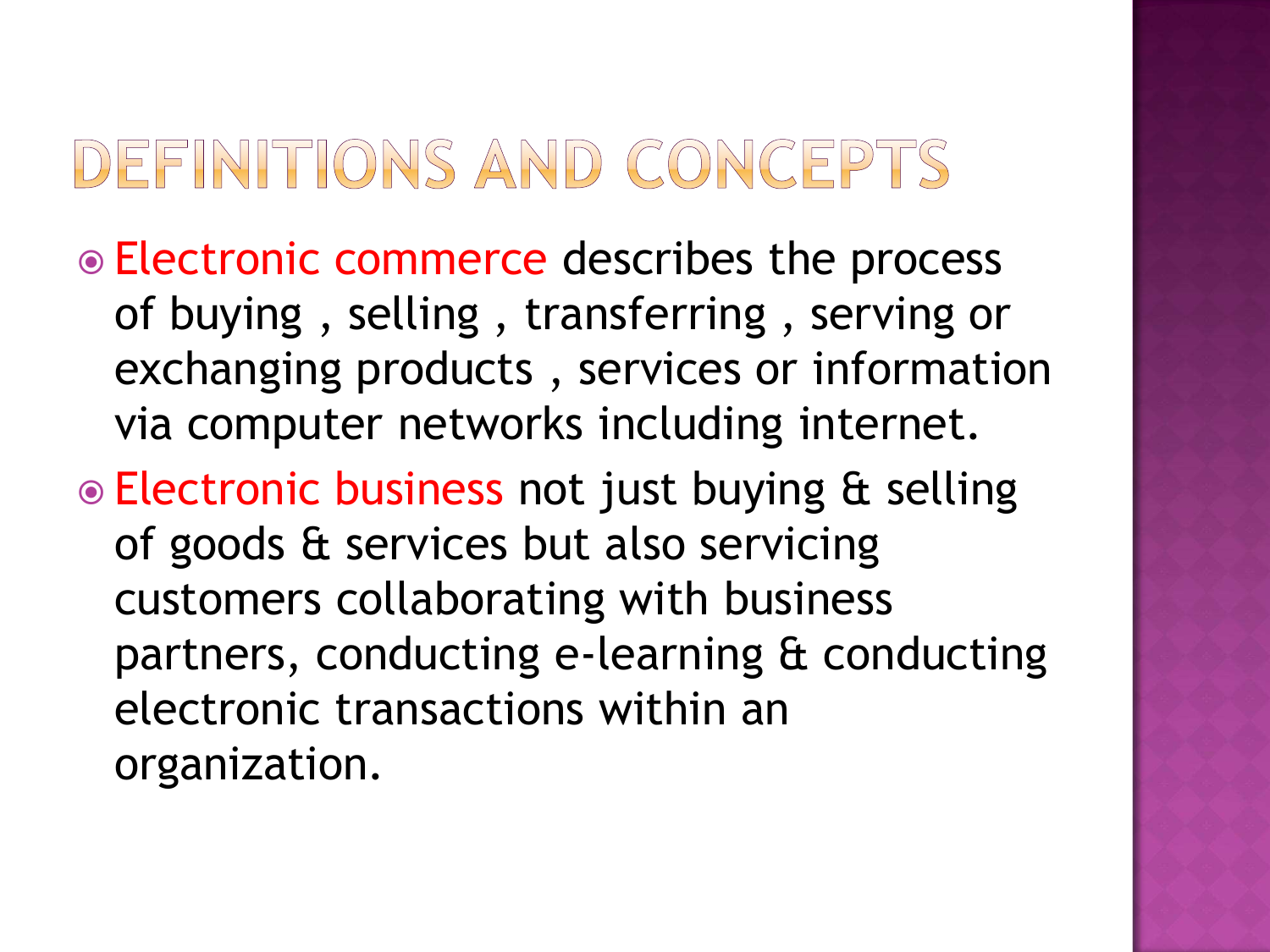# THE EC LANDSCAPE

#### Pure vs Partial EC:

- Depending on degree of digitization…can relate to1) product (or service) 2) process3) delivery agent(or intermediary)
- Product, process & delivery agent can be physical or digital.
- Traditional commerce..al 3 dimensions physical..Brick & mortar organizations
- Pure EC..all dimensions digital
- Other combinations include mix of digital & physical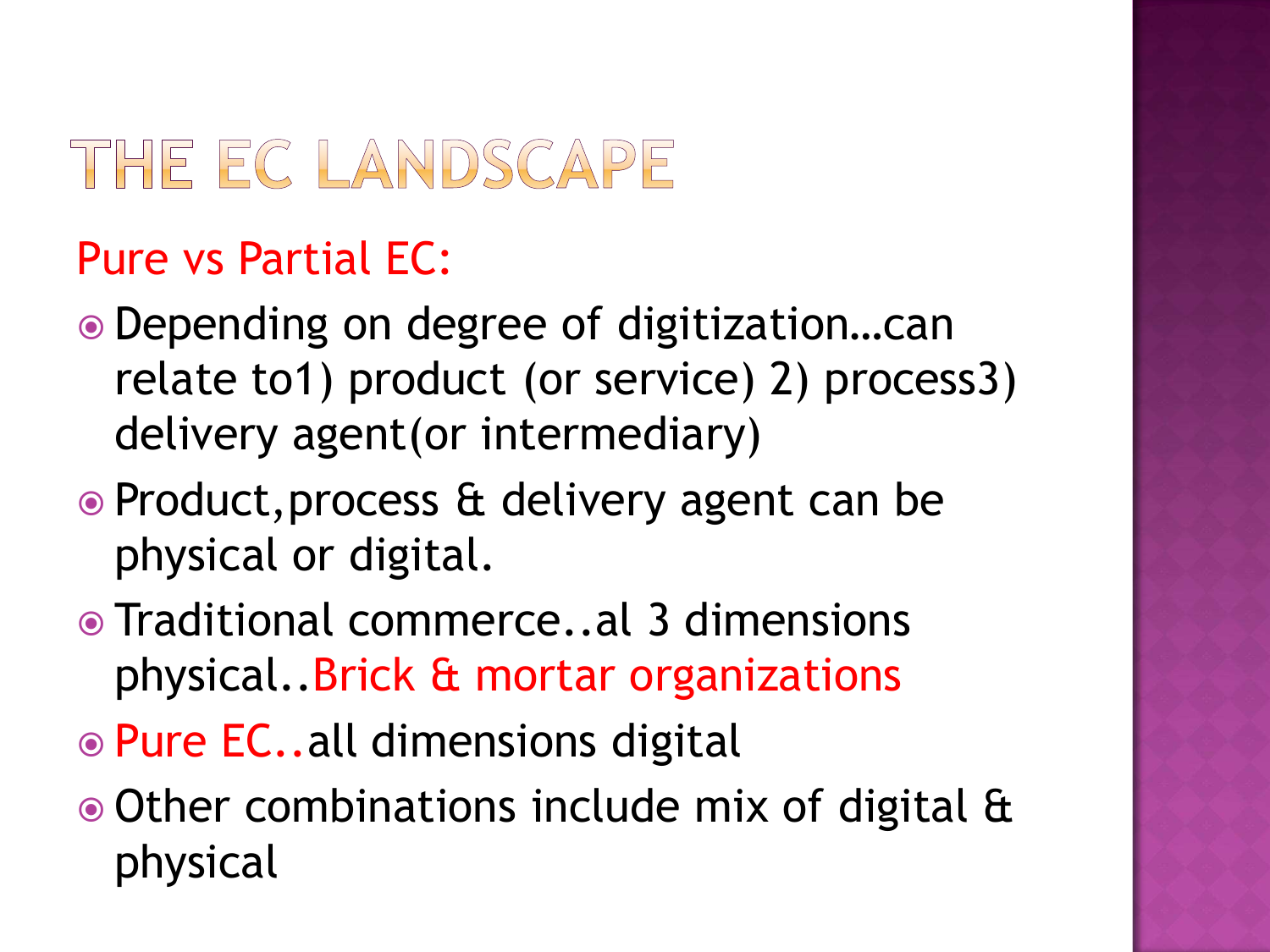### EC ORGANIZATIONS

- Companies engaged only in EC ..Virtual or pure play organizations
- Organizations that conduct some ecommerce activities yet primary business done in physical world…Click & mortar or click & brick organizations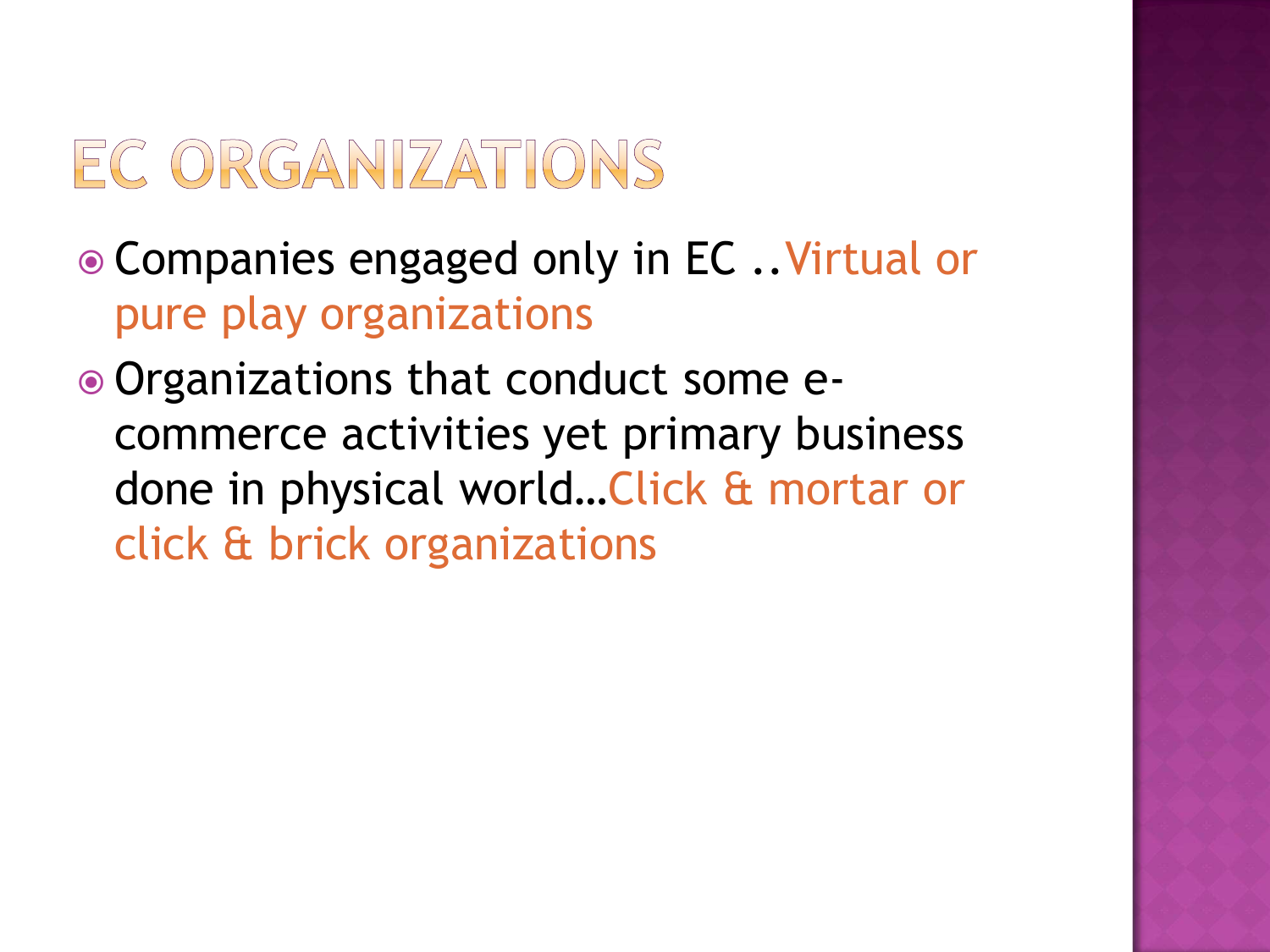# TYPES OF ECOMMERCE TRANSACTIONS

- Business to business
- Collaborative commerce
- Business to consumers
- Consumer to consumer
- **Business to business to consumers (B2B2C)..** [Alibaba](http://alibaba.com/)(B2B) uses [Tmall](http://tmall.com/)(B2C - Taobao Mall) to sell products on [Taobao\(](http://taobao.com/)C2C). Tmall and TaoBao only serve in China.
- Consumers to business
- Intrabusiness (intraorganizational) commerce….Business to employees
- Government to citizens and to others…G2G,G2B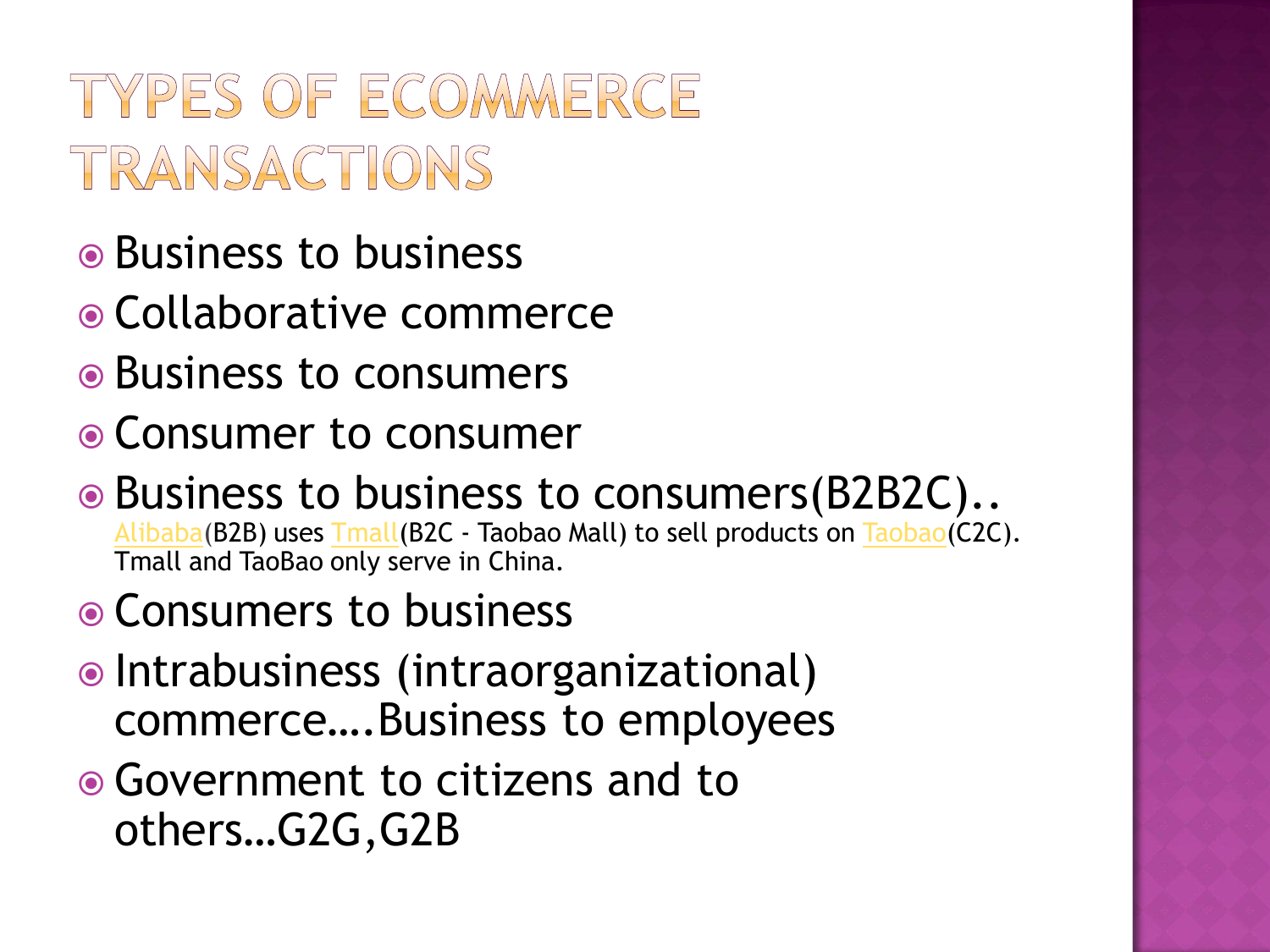E COMMERCE BUSINESS MODELS-A METHOD OF DOING BUSINESS BY WHICH A COMPANY CAN **GENERATE REVENUE TO SUSTAIN ITSELF** 

- Affiliate marketing
- Bartering online
- Deep discounters
- E-classifieds
- Electronic marketplaces & exchanges
- Electronic tendering system
- Find-the best price
- Group purchasing(e-co-ops)
- Information brokers & matching services
- Membership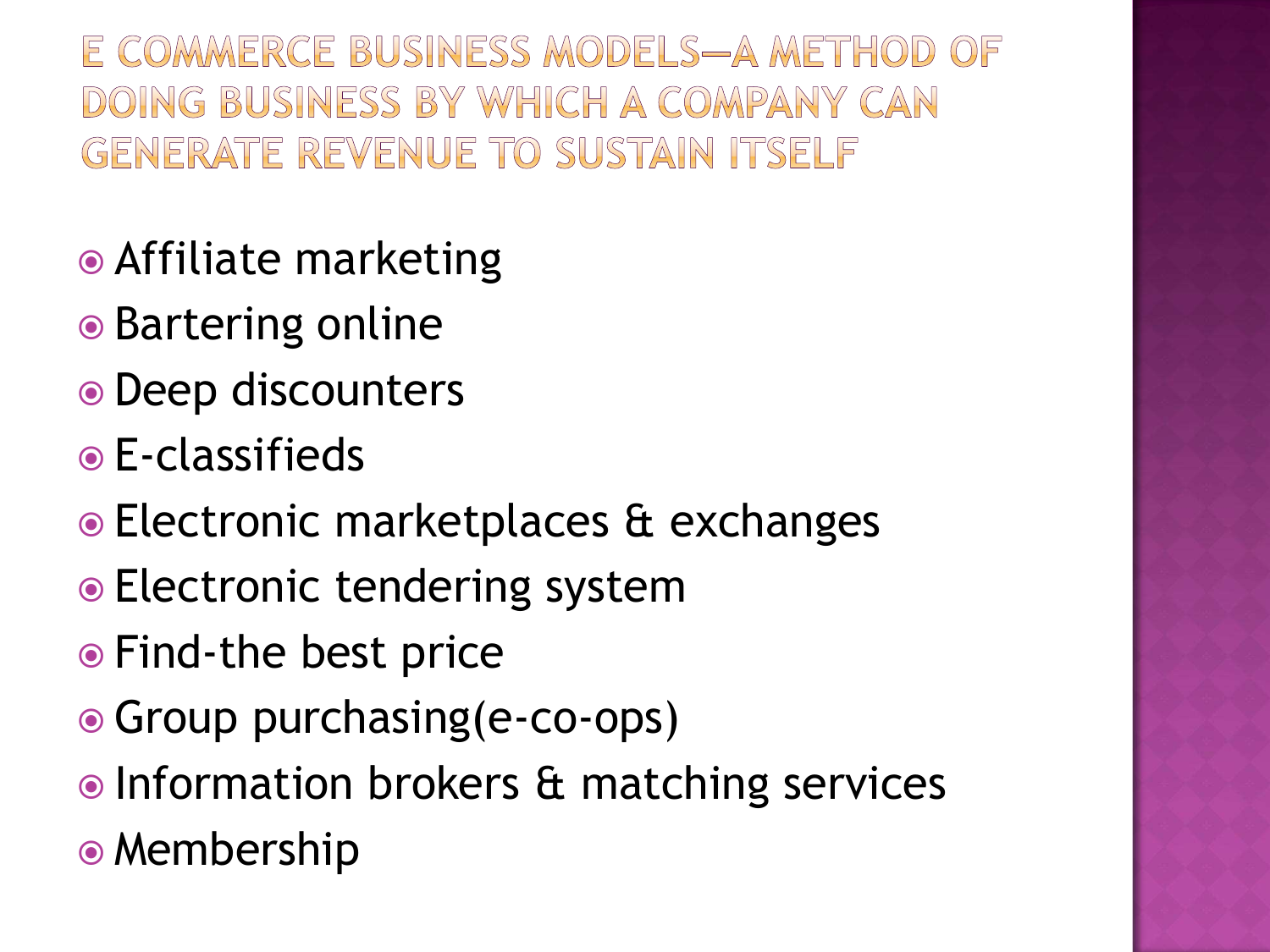# E COMMERCE BUSINESS MODELS

- Name-your-own-price
- Online auctions
- Online direct marketing
- Product customization
- Supply-chain improvers
- Value-chain integrators
- Value-chain service providers
- Viral marketing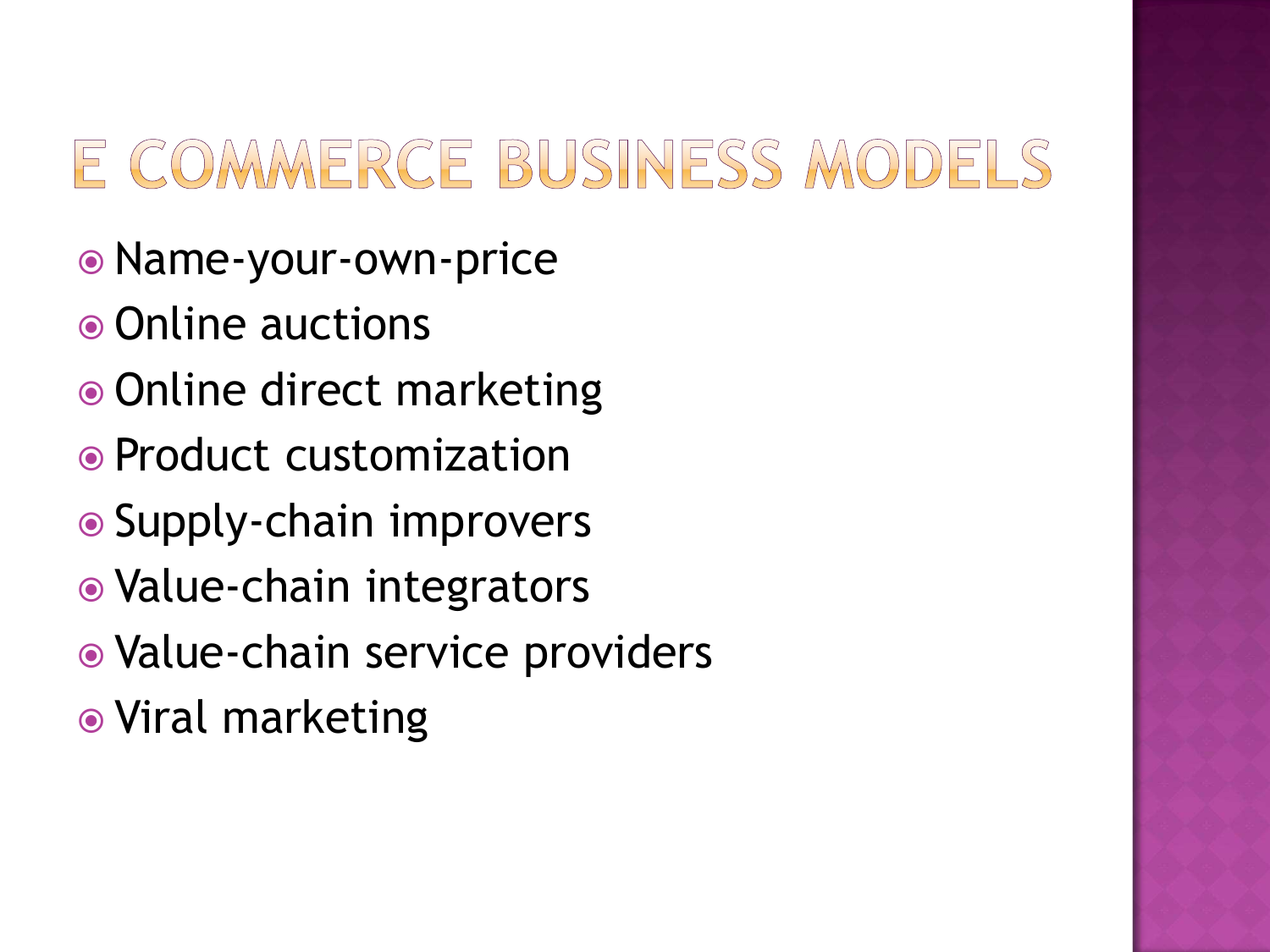# EC NEWCOMERS : SOCIAL NETWORK SITES

- Social commerce: Companies proactively finding ways to engage customers, build relationship & create communities…This trend "social commerce".
- Social elements involved differentiates social commerce from ordinary e-business
- Concerned with creation of places where people can collaborate online , solicit advice from trusted individuals & avail themselves of goods & services.
- **■** Blogging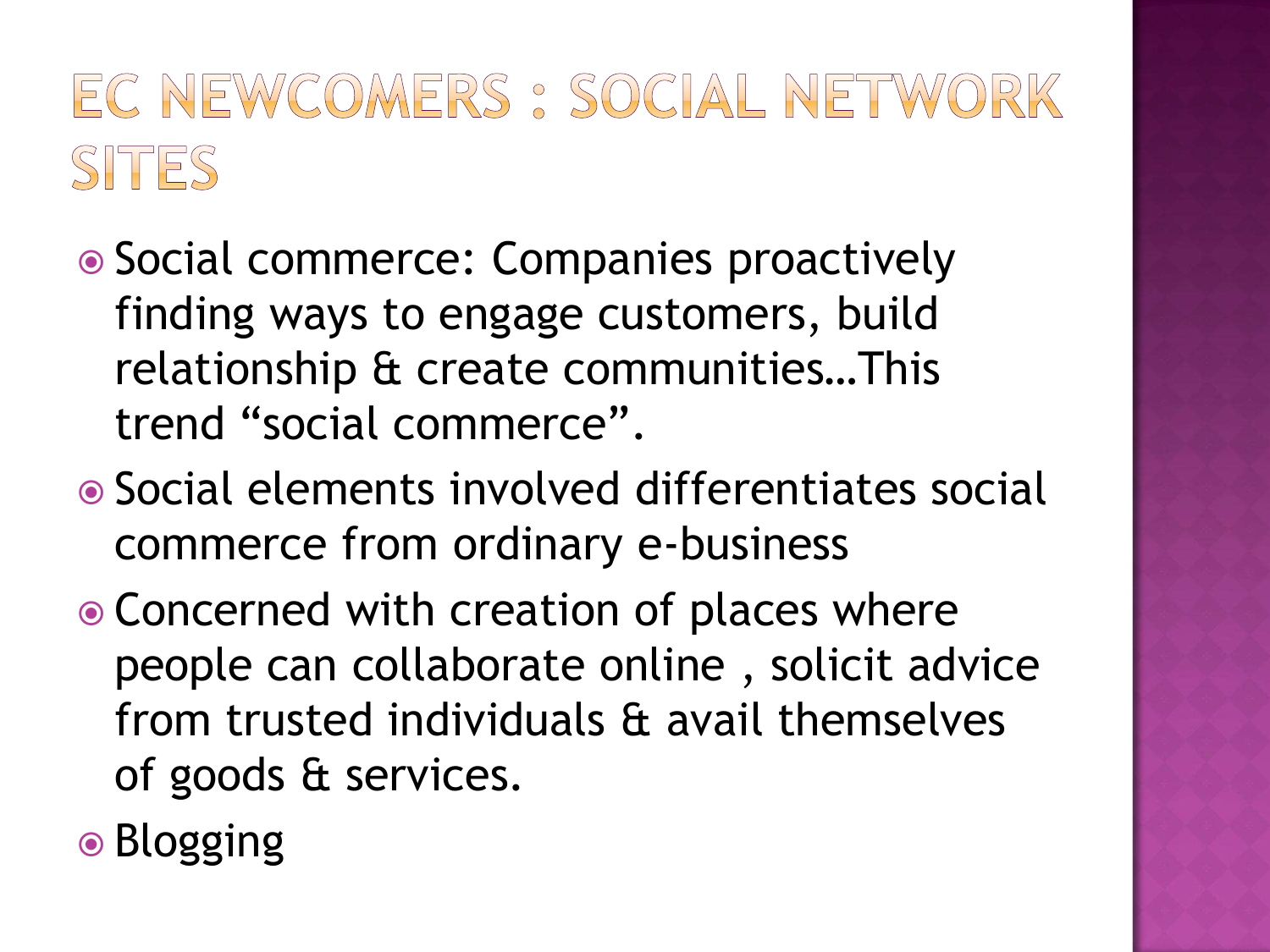# BENEFITS OF ECOMMERCE

#### To organizations

- Expand markets
- Procure rapidly at less cost
- Shortens or eliminates marketing distribution channels
- Decreases cost of creating,processing,distributing storing & retrieving digitizable products & services.

#### To customers

- More choices
- 24 hrs a day transactions
- Retrieves relevant & detailed information in seconds
- Customized products
- Work & study at home
- Electronic communities..exchange ideas ,interact

#### To Society

- Do less travelling
- Standard of living increased
- Better facilities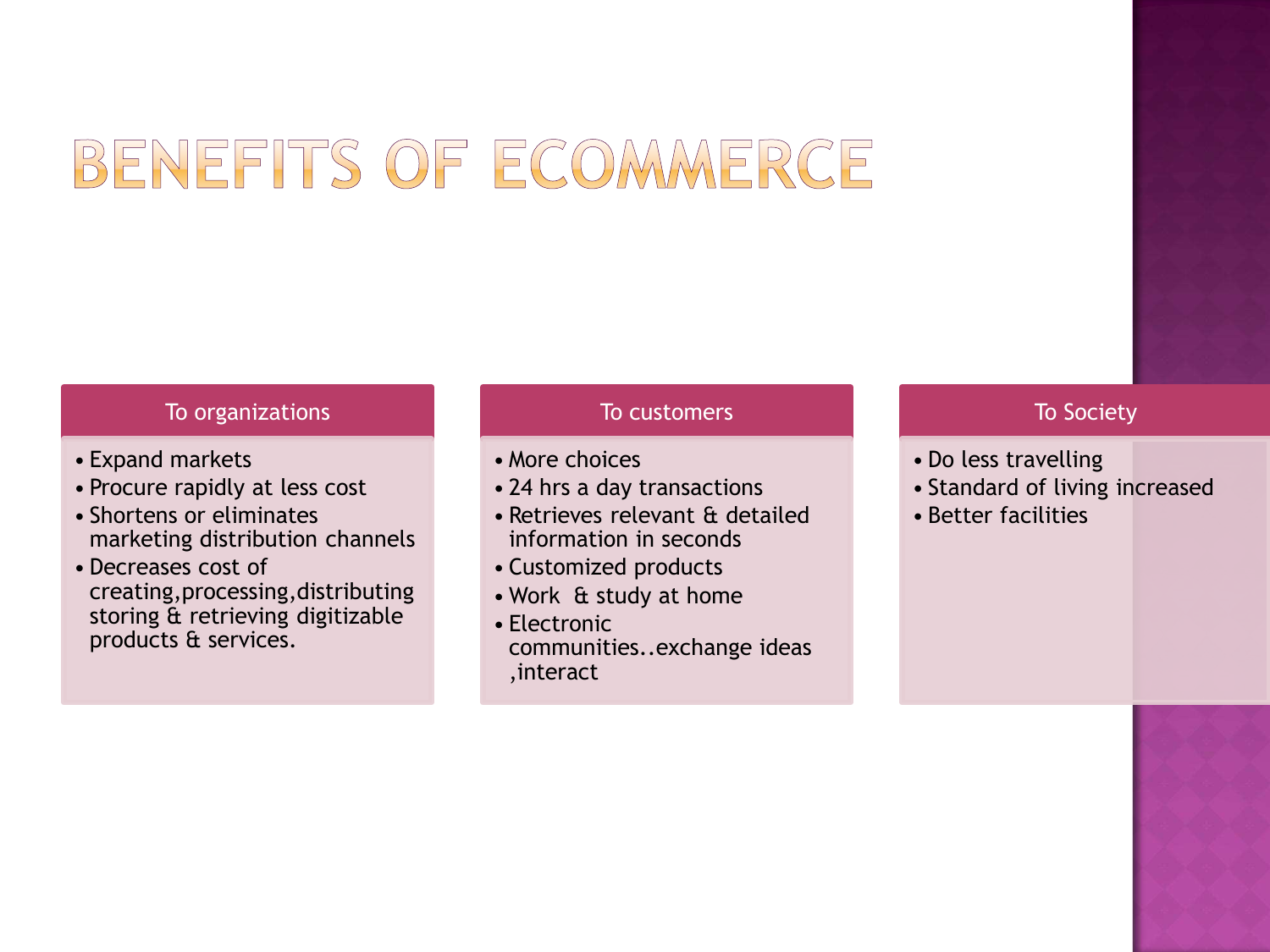## LIMITATIONS OF ECOMMERCE

#### **Technological** limitations

- •Lack of universally accepted standards for quality, security & reliability •Insufficient telecommunications bandwidth
- •Difficulty in integrating the internet & EC applications  $\hat{a}$  software with some existing applications & databases
- •Need for special web servers

#### **Non** technological limitations

•Unresolved legal issues •Lack of national & international government regulations & industry standards •Customer resistance to changing from real to virtual store

•Paperless faceless transactions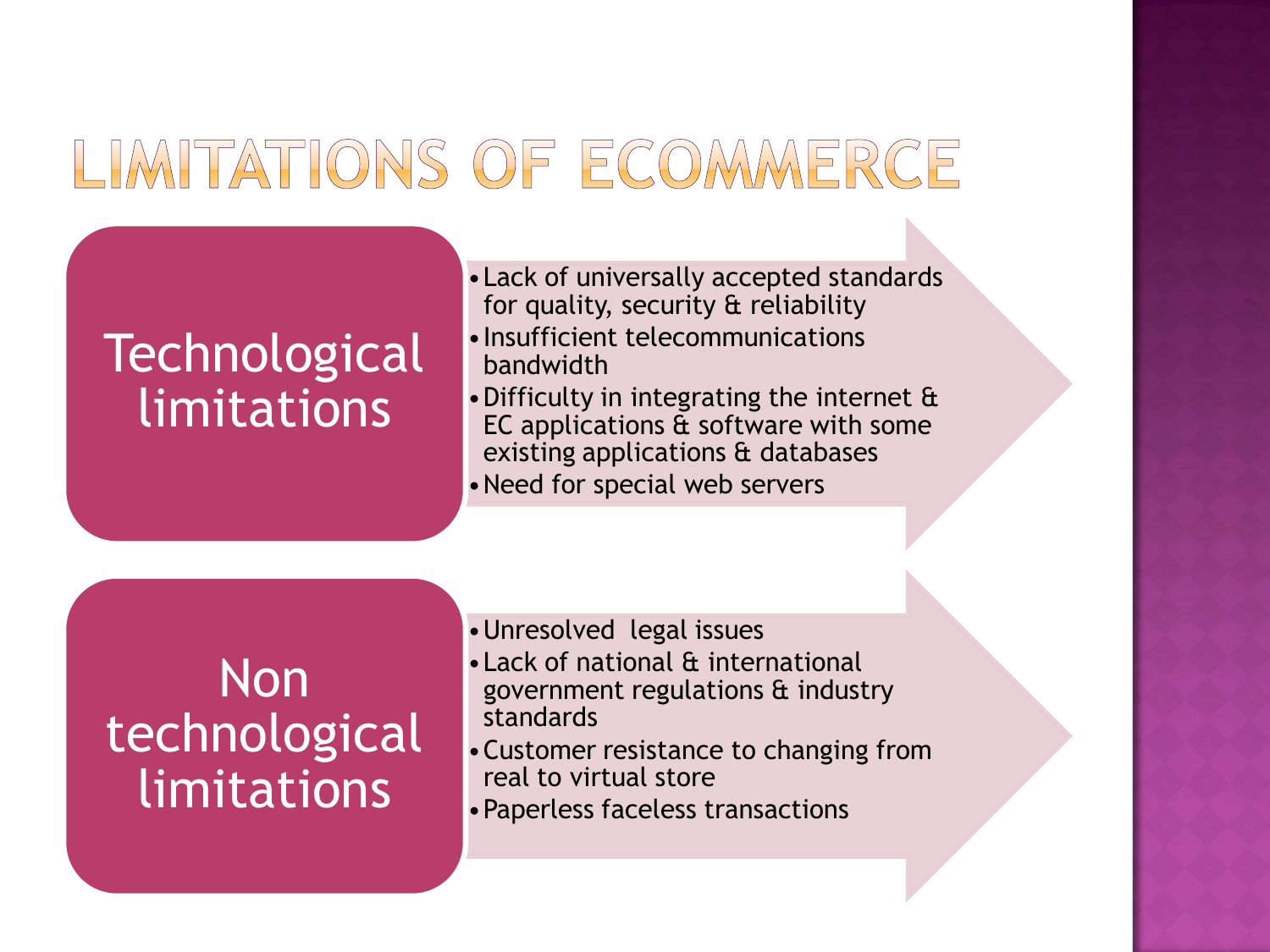# MAJOR EC MECHANISMS

- Electronic markets
- Electronic catalogs & classifieds
- Electronic Auctions
- Bartering & negotiations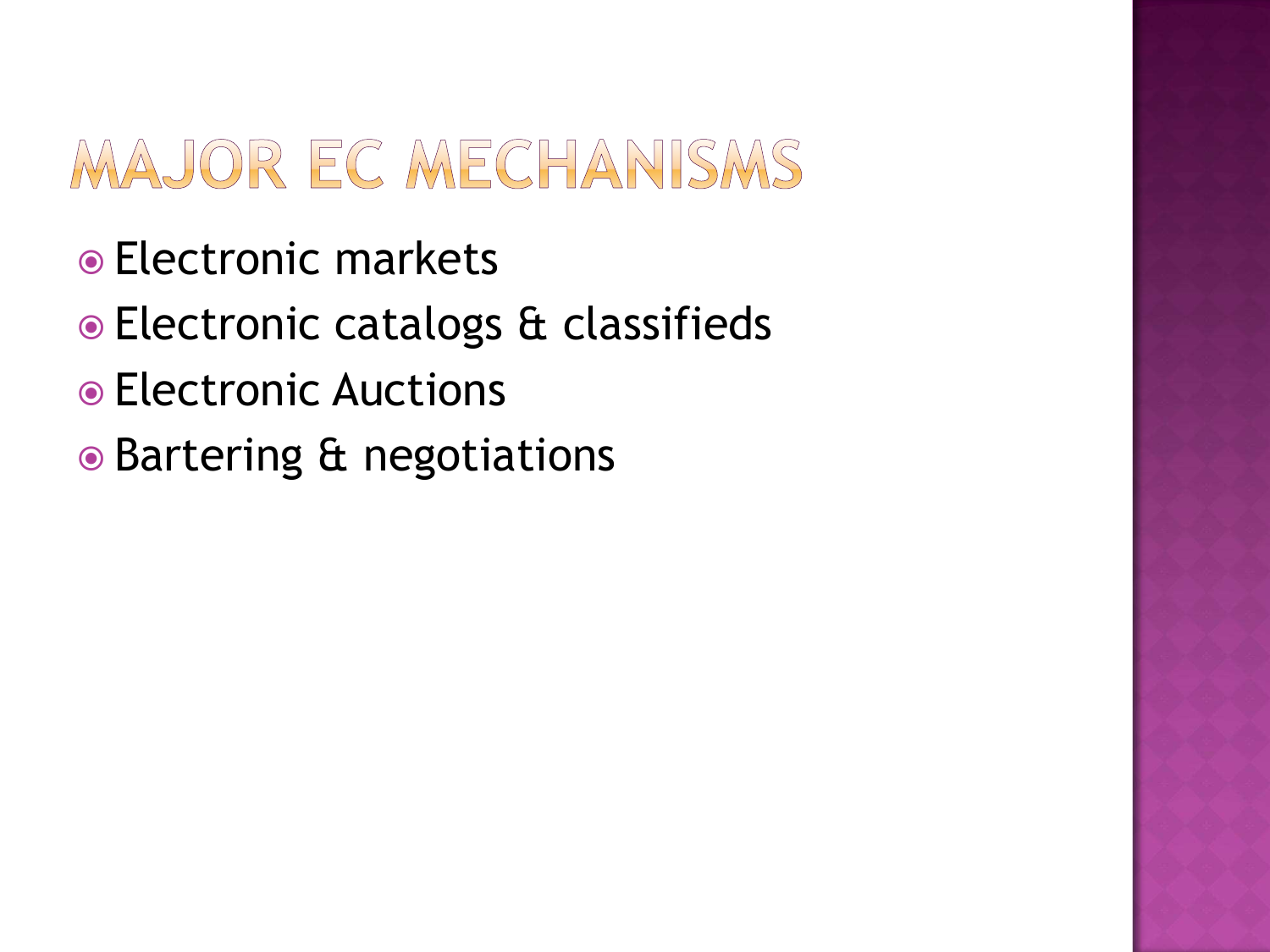## ELECTRONIC MARKETS

- Virtual marketplace in which sellers & buyers meet & conduct different types of transactions.
- ELECTRONIC CATALOGS AND CLASSIFIEDS:
- Consists of a product database directory & search capabilities & a presentation function.
- Backbone of ecommerce sites.
- Advertise & promote products & services
- Customer..provide source of information on products & services.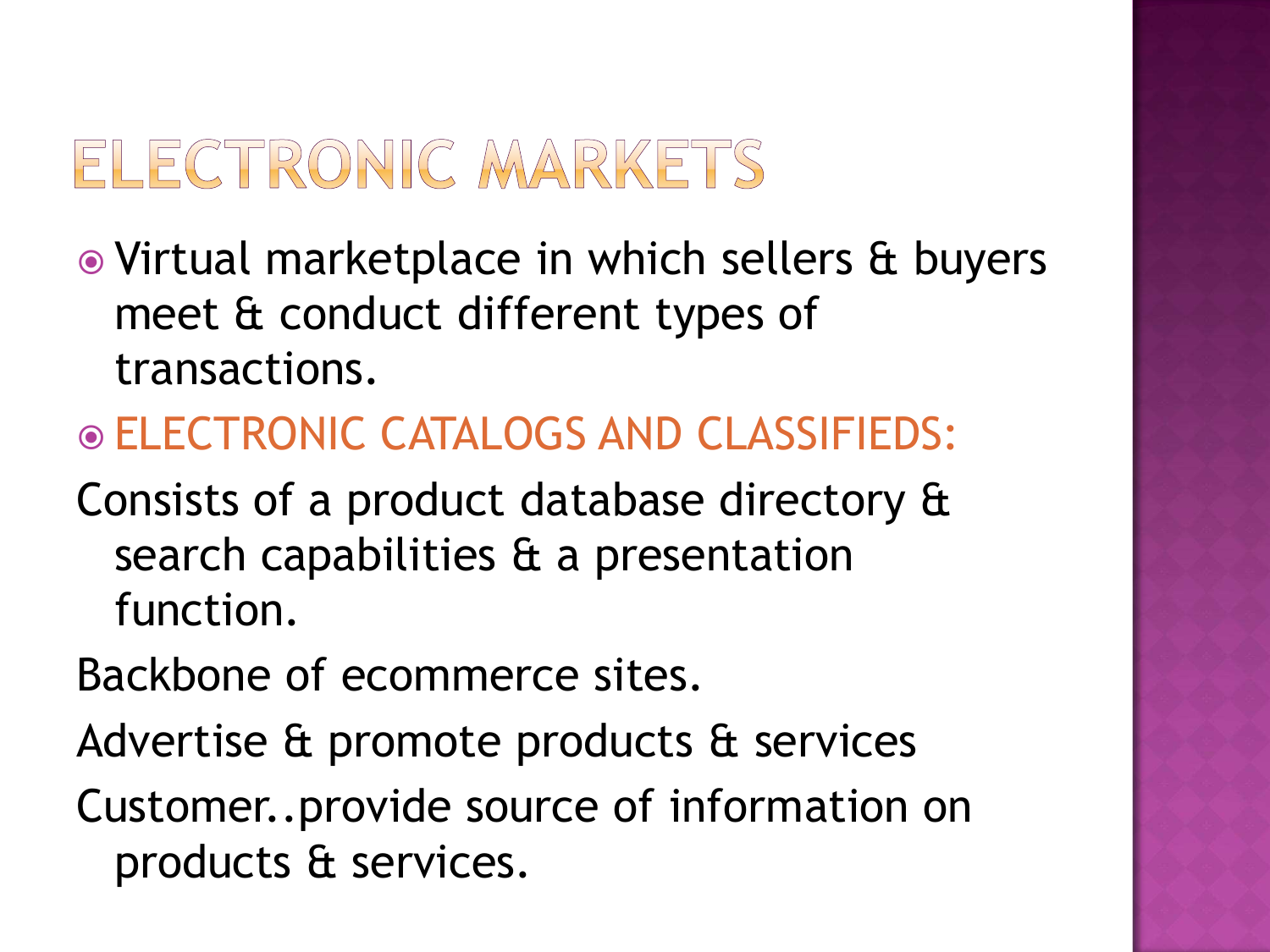## ELECTRONIC AUCTIONS

- An auction is a competitive process in which either a seller solicits bids from buyers or a buyer solicits bids from sellers.
- Whether online or offline auctions prices determined dynamically by competitive bidding.
- Well suited to deal with products & services for which conventional marketing channels are ineffective or inefficient.
- Electronic auctions…increase revenues for sellers by broadening customer base & shortening cycle time of auctions.
- Buyers ..opportunity to bargain for lower prices & the convenience of not having to travel to an auctions site to attend auction.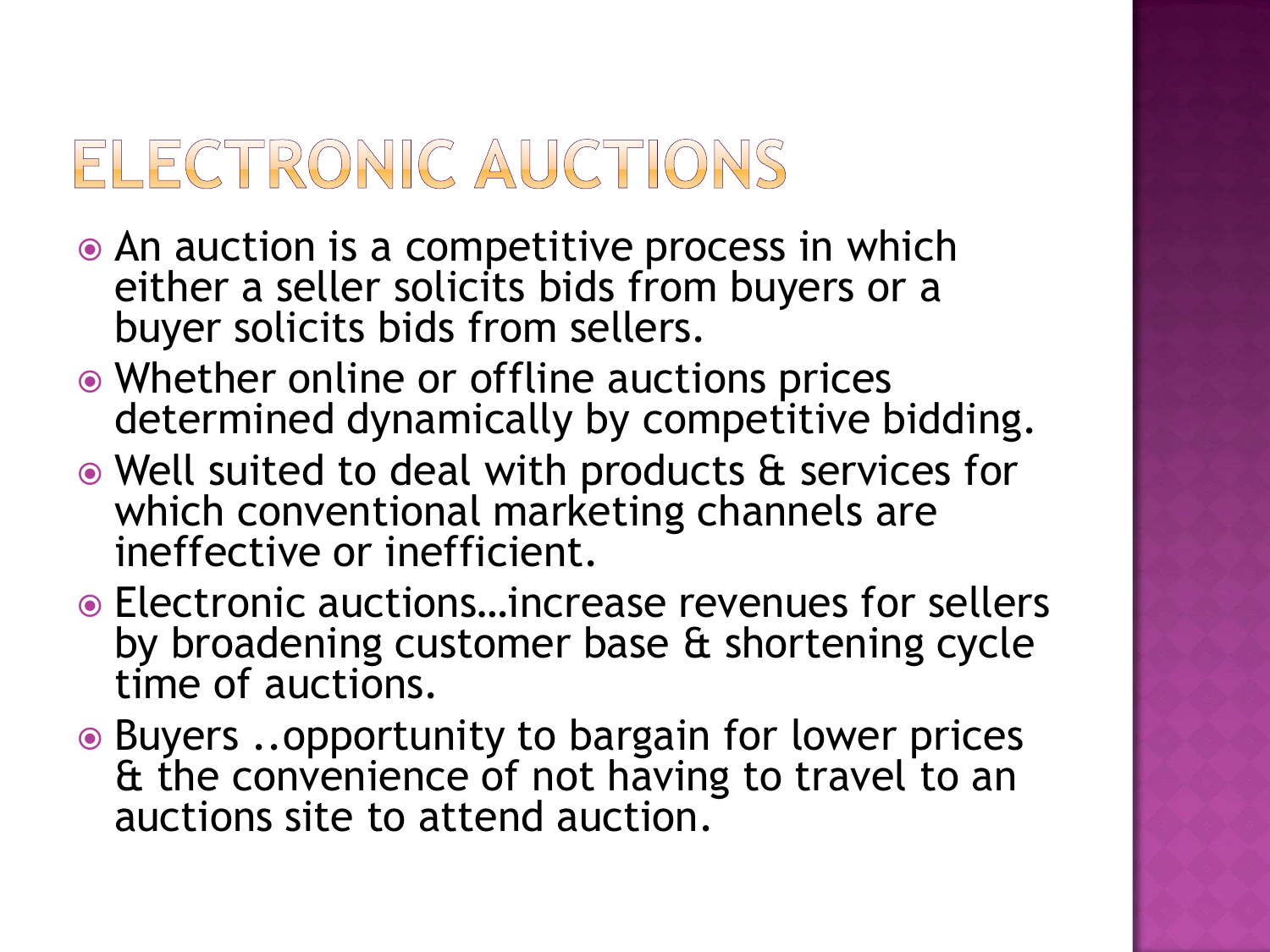# TYPES OF AUCTIONS: FORWARD & REVERSE AUCTIONS

- FORWARD AUCTIONS: auctions that sellers use a selling channel to many potential buyers.
- $\bullet$  Items placed at a special site for auction
- Buyers bid continuously for the product
- Highest bidder wins
- **Sellers & buyers..individuals or organizations**
- eBay.com
- Two types of forward auctions: one to liquidate existing inventory(customers seek lowest price on widely available goods or services);other to increase marketing outreach & efficiency(seek access to unique products or services).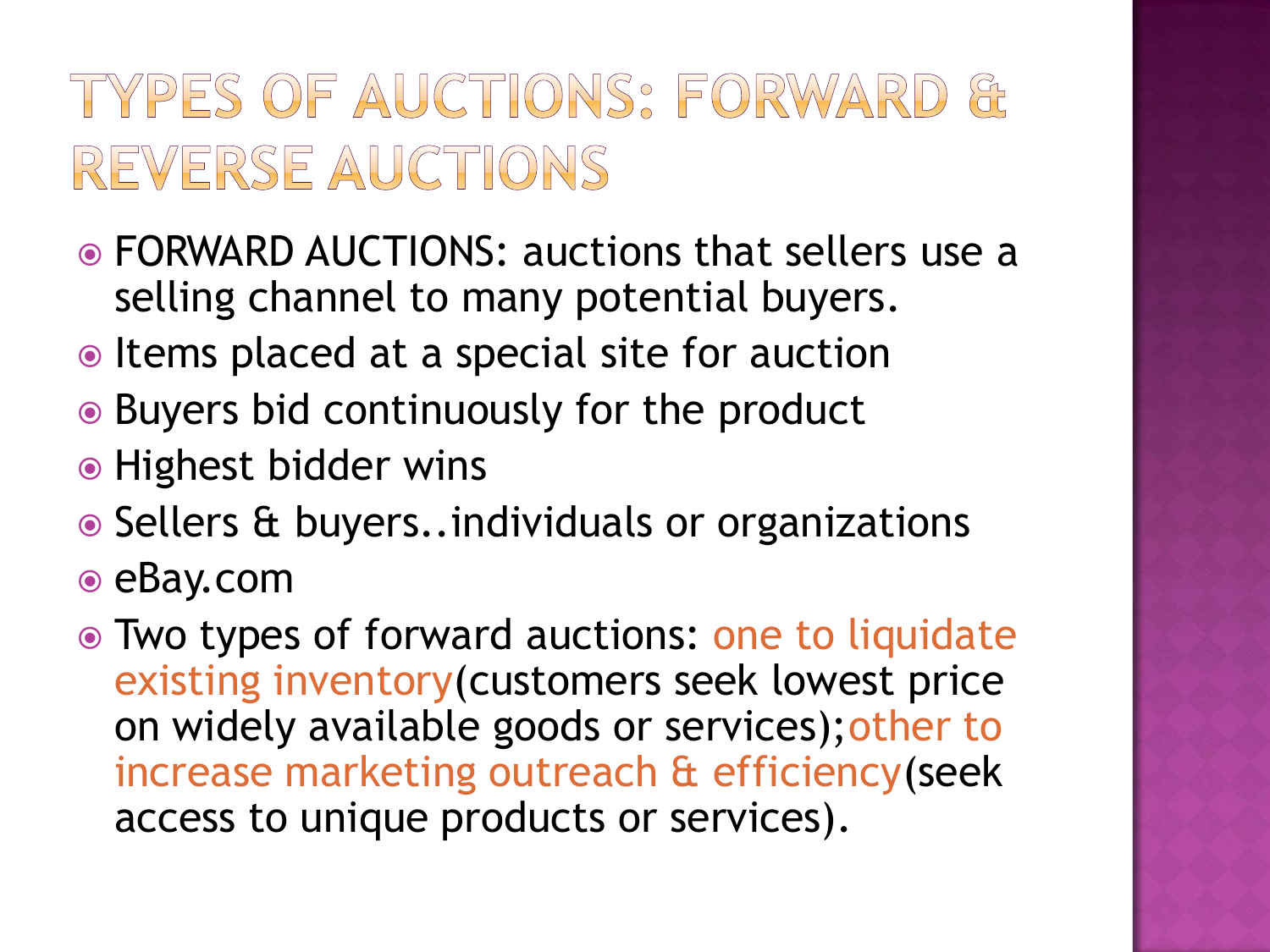#### REVERSE AUCTIONS

- There is one buyer(organization) that wants to buy a product or service.
- Places REQUEST FOR QUOTE(RFQ) on its website or in a 3<sup>rd</sup> party bidding marketplace.
- Once posted sellers(usually preapproved suppliers) submit bids electronically.
- Sellers..manufactures, distributors or retailers.
- Bids routed via buyers intranet to engineering & finance departments for evaluation.
- Clarifications made via email & winner notified electronically.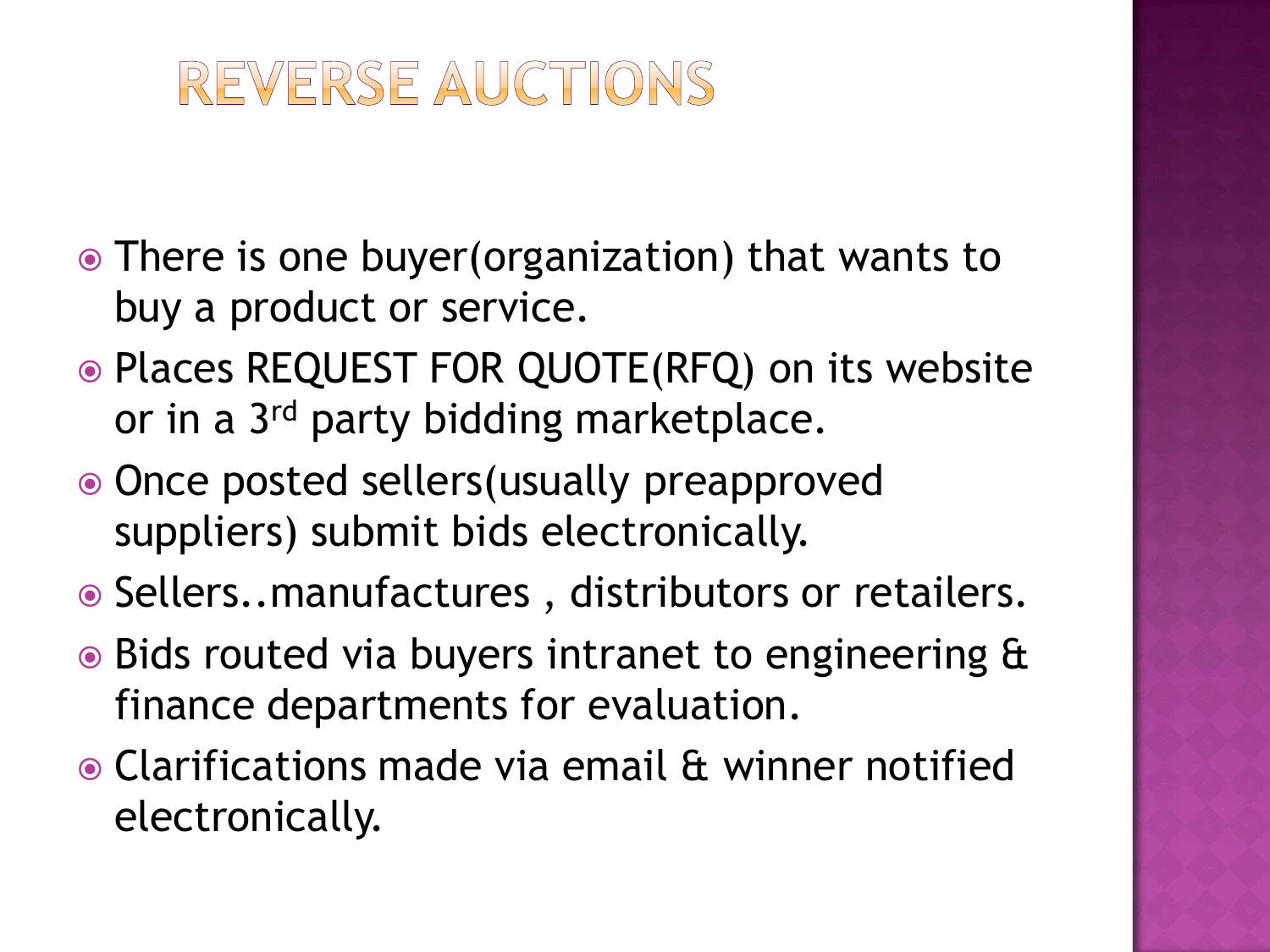# REVERSE AUCTIONS

- Suppliers invited to submit bids.
- Online bidding much faster than conventional bidding, usually attracts many more bidders
- Most common auction model for large purchases in terms of either quantity or price.
- **Governments & large corporations frequently** mandate this approach for procurements.
- Used in B2C,B2B,C2B,e-government, C2C commerce.
- Dellauction.com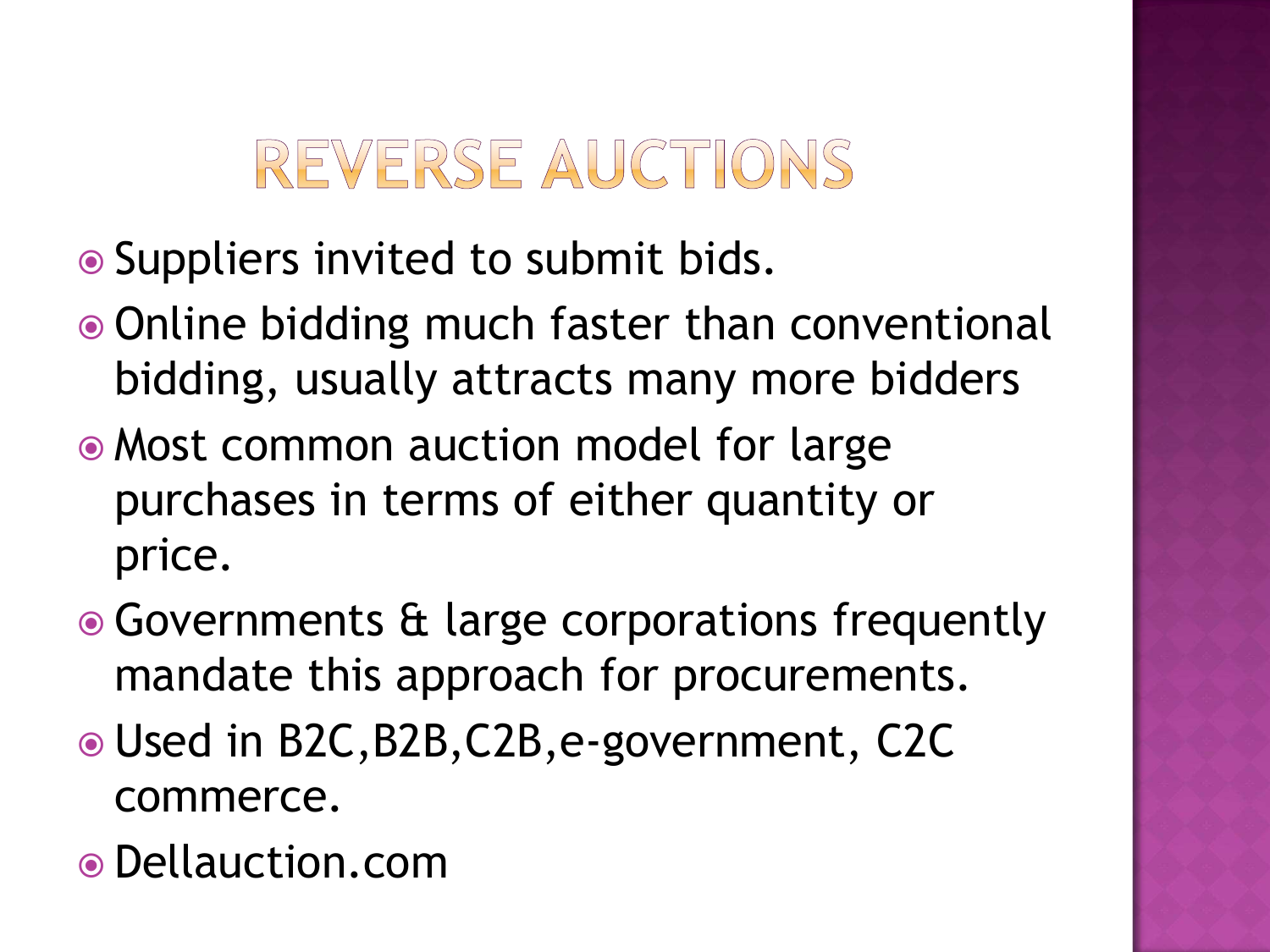# BARTERING AND NEGOTIATIONS

#### • Related to auctions

- Electronically supported exchange of goods or services without a money transaction.
- Done through means of individual to individual bartering ads that appear in some newsgroups, bulletin boards & chat rooms.
- Several intermediaries that arrange for corporate e-bartering(barterbrokers.com)
- These intermediaries try to match online partners to a barter transaction
- Online negotiation can be done via sites..ioffer.com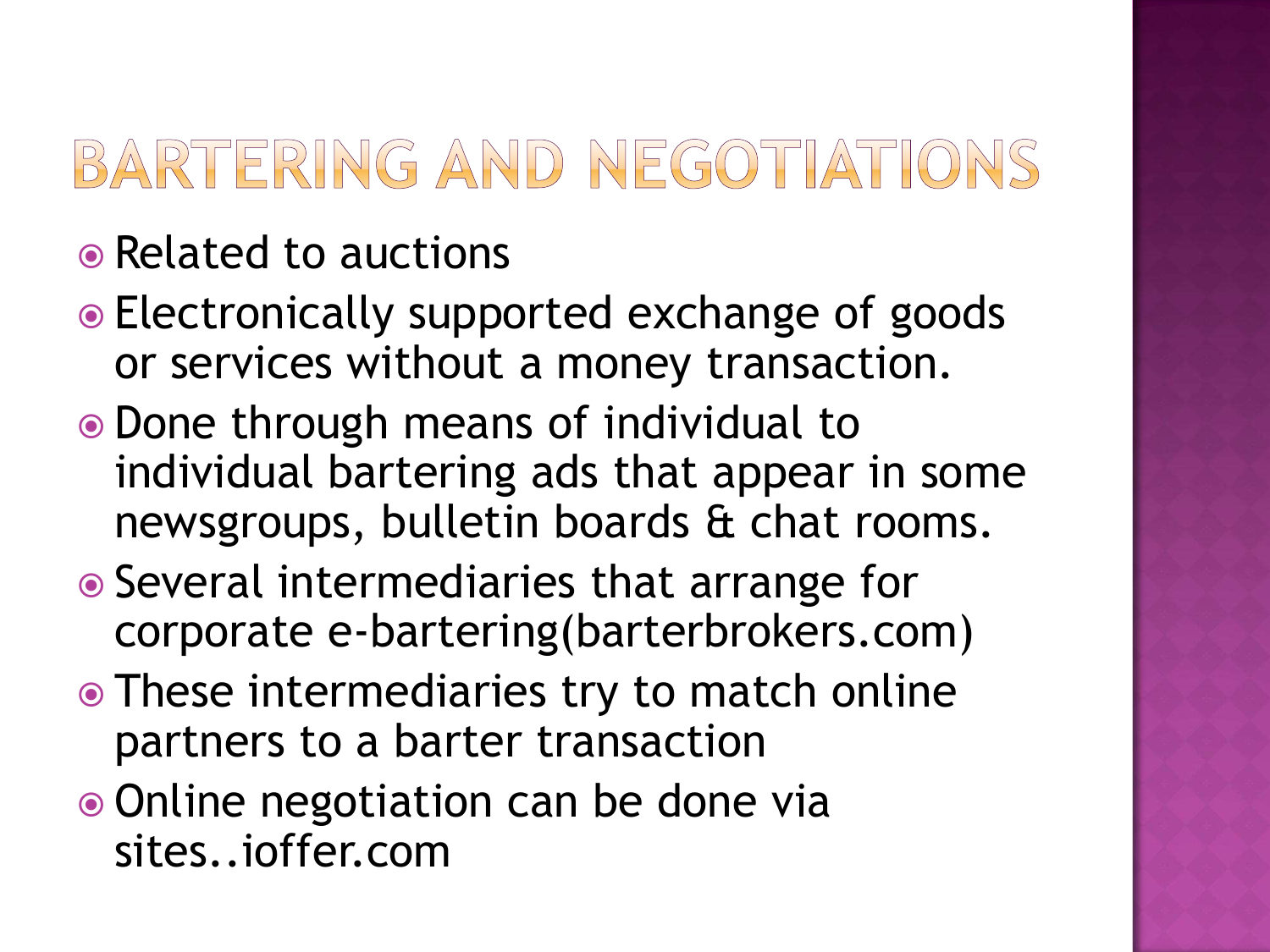# BARTERING AND NEGOTIATIONS

- Until recently e-bartering matched only 2 individuals at a time who basically exchanged products or services( Peerflix , Bookin)
- Swaptree ( swaptree.com) developed a mechanism that allows up to 4 traders to exchange products/services in one transaction
- Each trade lists what they have to give & what they need
- **■** Swaptree does the matching assuming all items have the same value.
- **Provides service for free & plans to make money** from advertising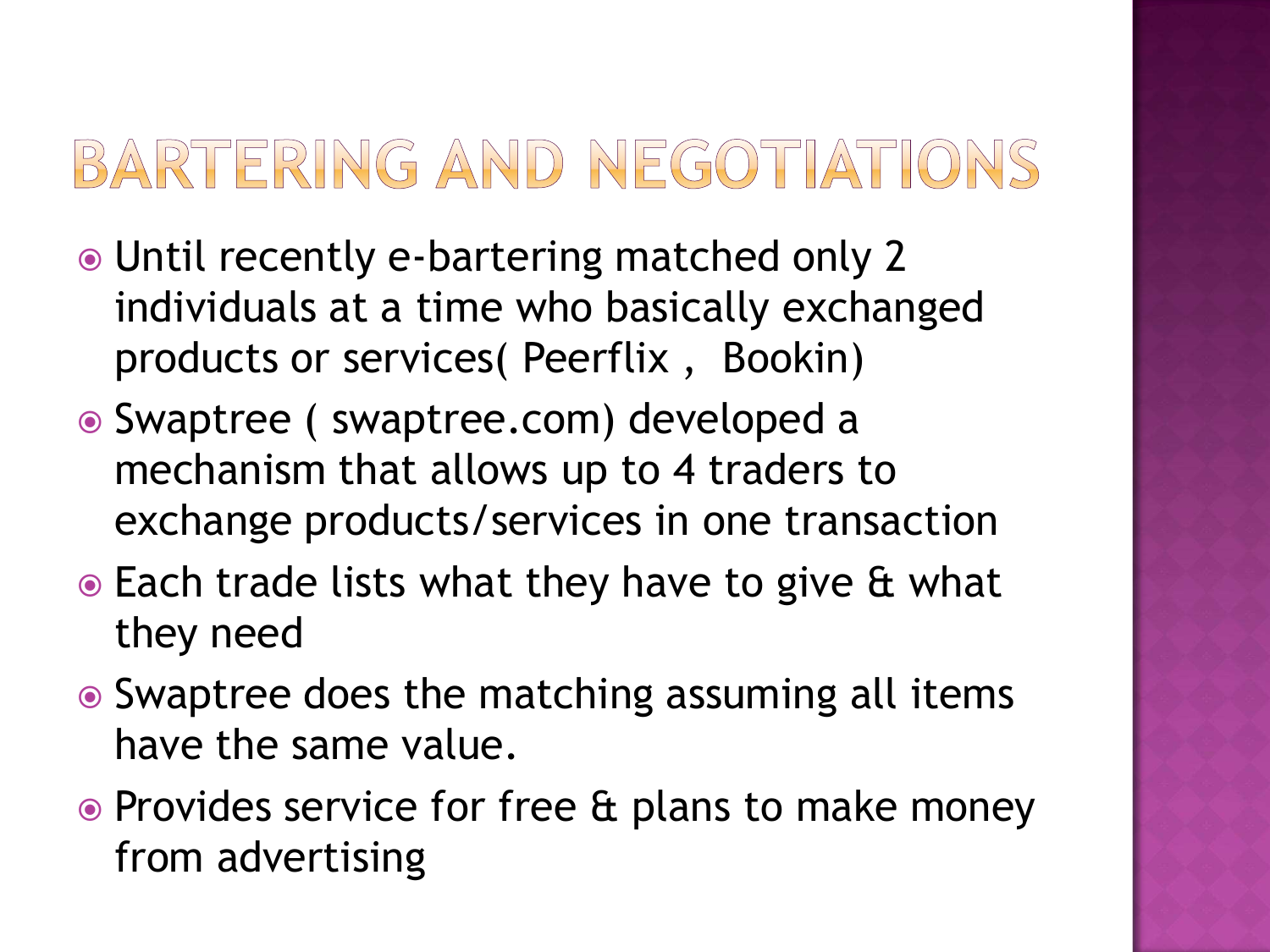#### BUSINESS TO CONSUMER APPLICATIONS

- Electronic storefronts: extension of physical stores such as walmart..may be new businesses who saw a niche on web cdnow.com..used by manufacturers..may sell to individuals or organizations.
- Electronic malls: known as cybermall or emall is a collection of individual shops under one internet address..provide one stop shopping place that offers many products & services…each mall may include thousands of vendors..shopping.msn.com
- Two types of malls exists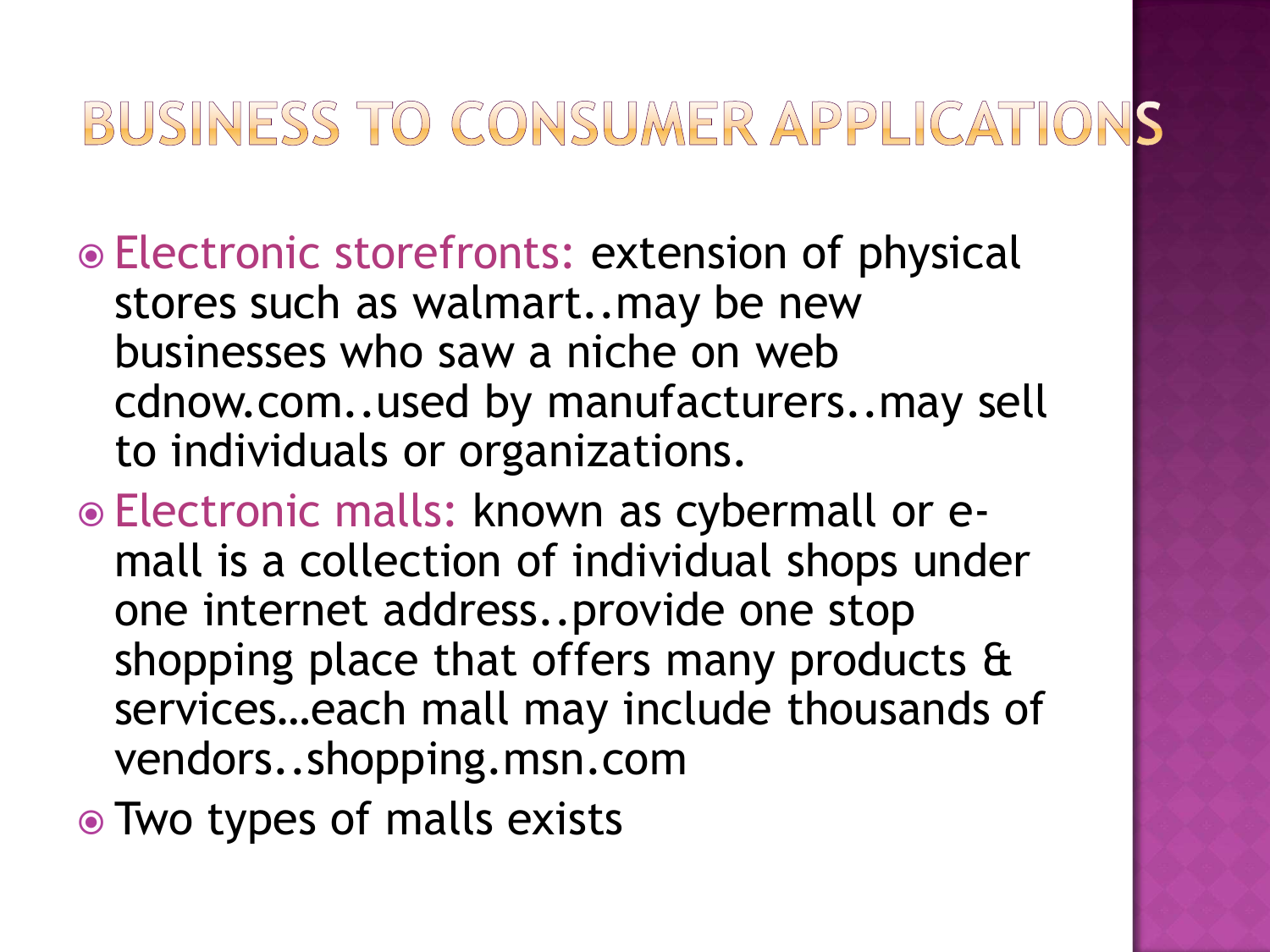## REFERRAL MALLS

- Cannot buy
- Automatically transferred from mall to a participating storefront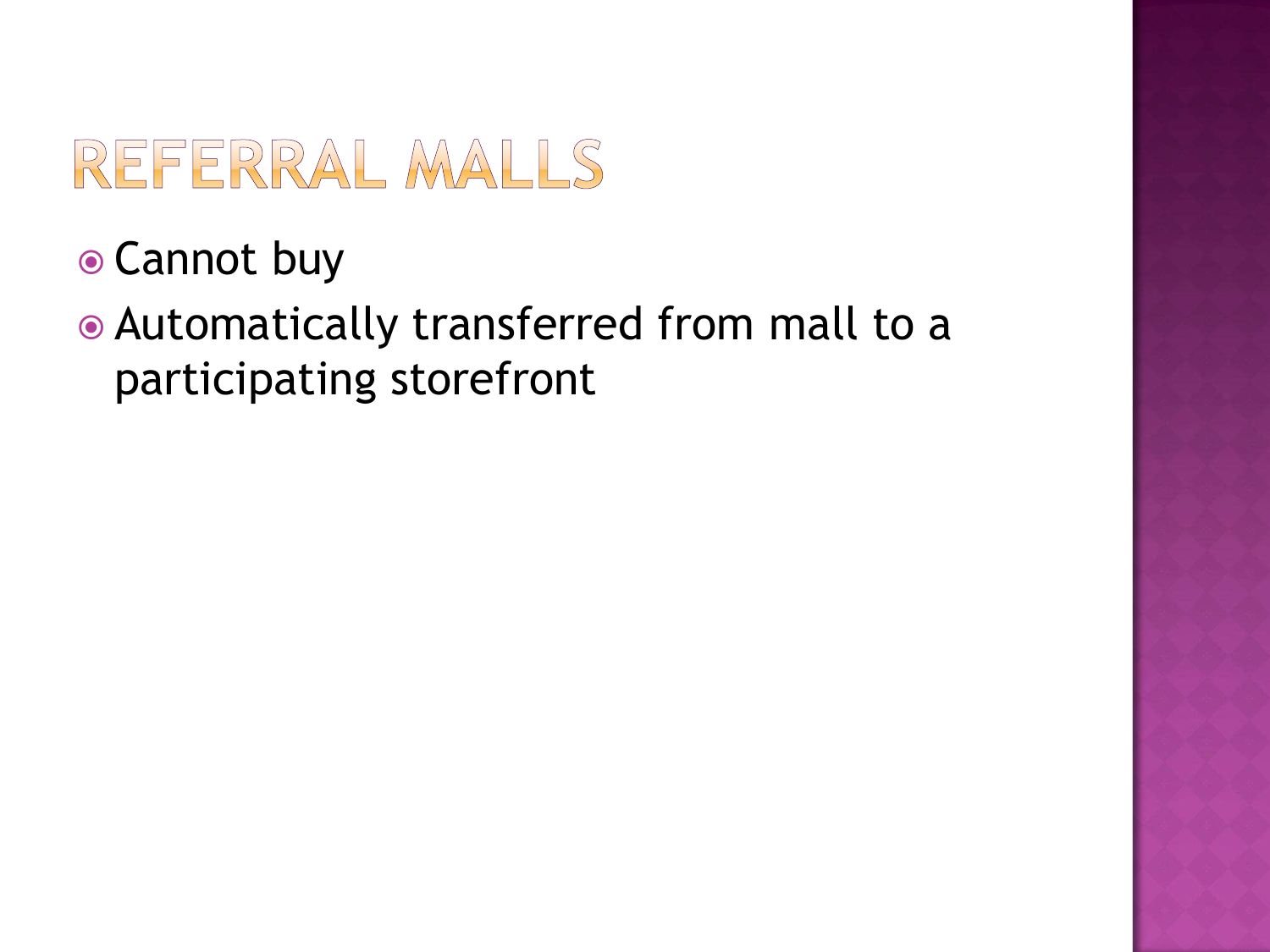- Can actually make a purchase
- Might shop from several stores but make only one purchase transaction at the end
- Electronic shopping cart enables to gather items from various vendors & pay for them all together in one transaction
- Mall organizer takes a commission from sellers for this service.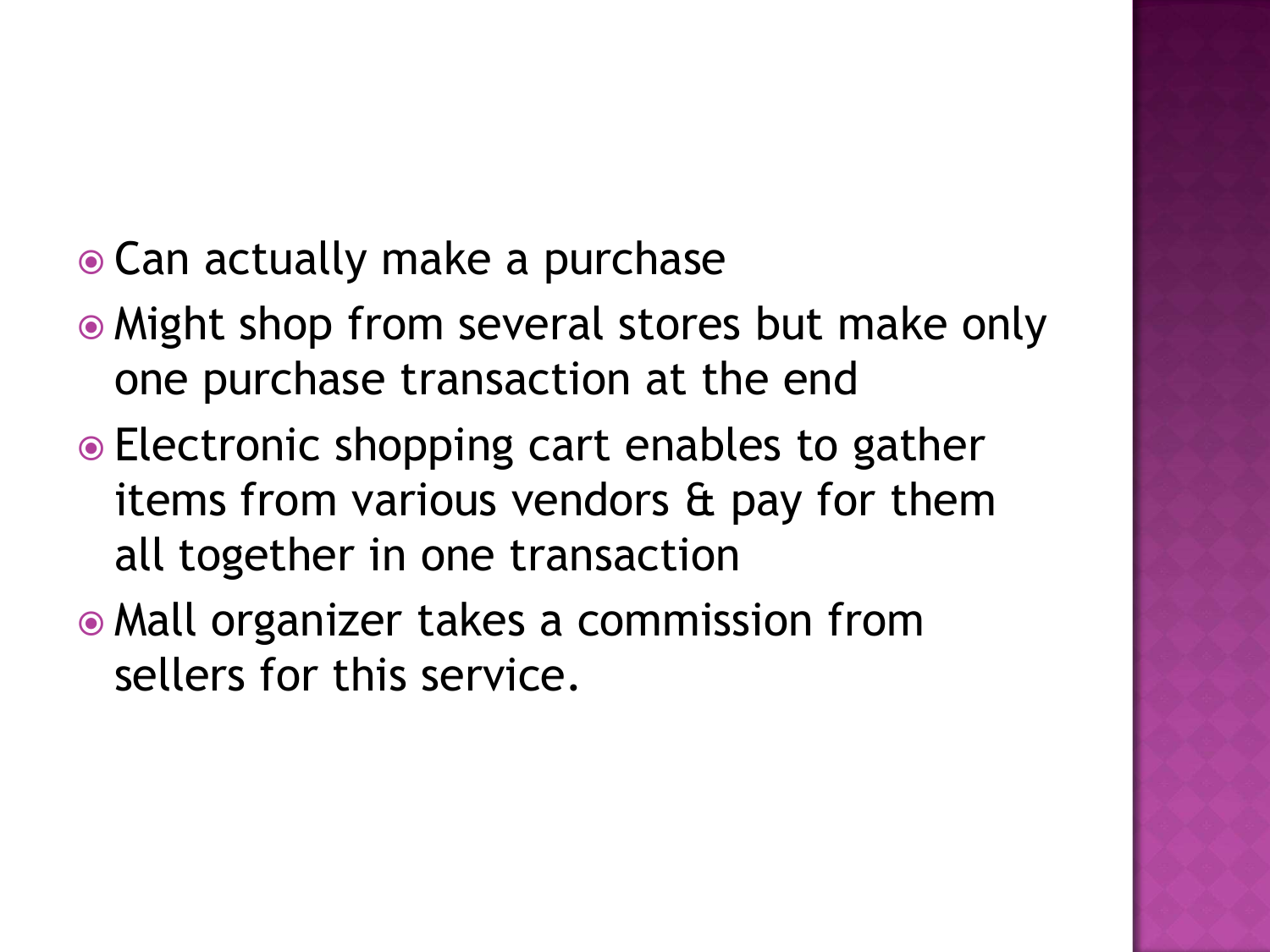# E-TAILING : THE ESSENTIALS

- Concept of retailing implies sales of goods &/or services from many manufacturers to many individual customers.
- When done online..e-tailing
- Ability to offer customized products & services to individual customers at a reasonable price & fairly fast(Dell)
- Many sites offer product self-configuration from their B2C portals( Nike )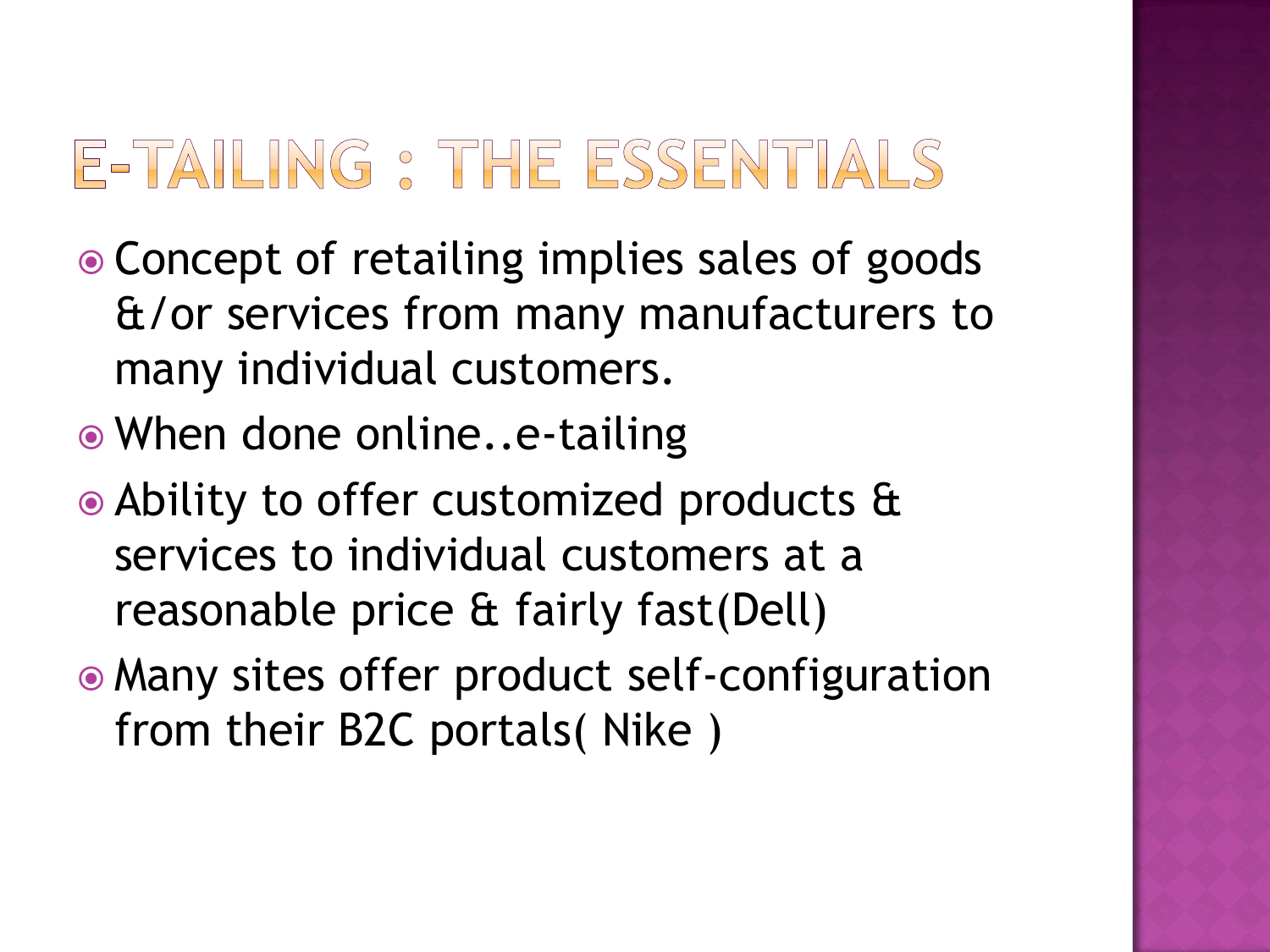# ONLINE SERVICE INDUSTRIES

- Cyber banking
- Online securities trading
- Travel services
- Real estate
- Customer service….Requirements ,Acquisition ,Ownership , Retirement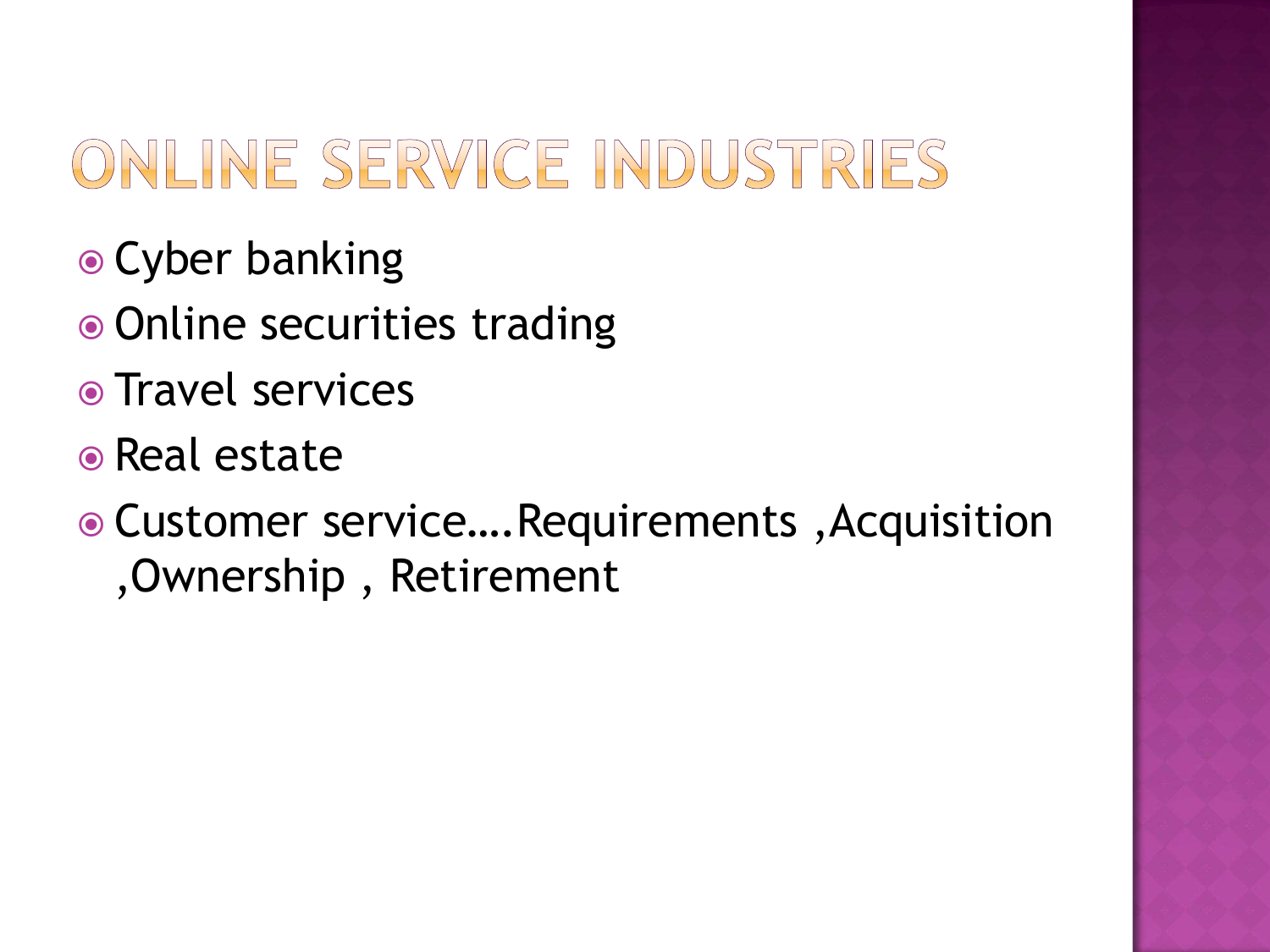# ISSUES IN E-TAILING

- Resolving channel conflict
- **Resolving conflicts within click & mortar** organizations
- Organizing order fulfillment & logistics
- Determining viability & risk of online
- e- tailers
- Identifying appropriate revenue models.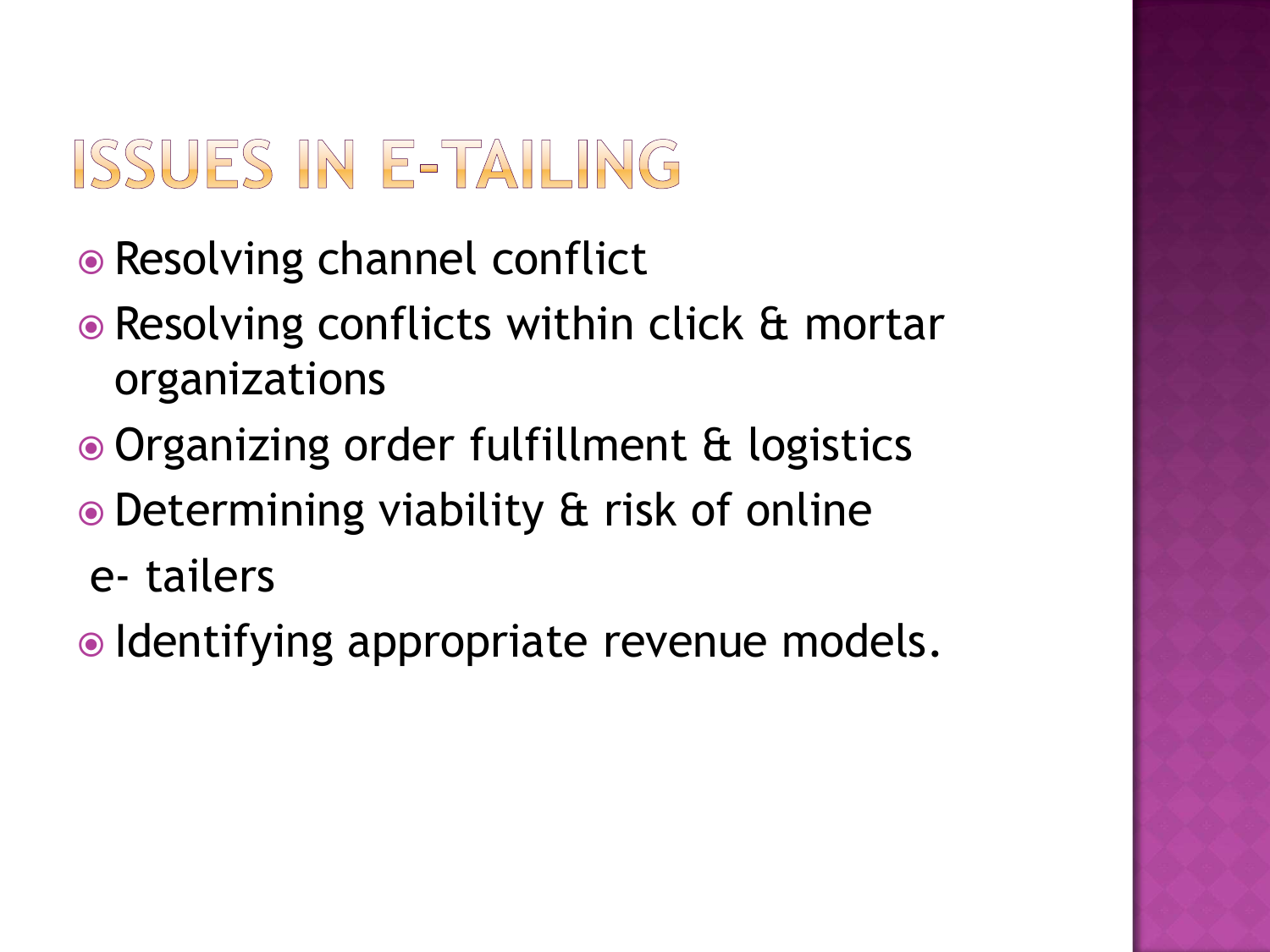#### BUSINESS TO BUSINESS APPLICATIONS

- Buyers , sellers & transactions involve only organizations.
- 85% of ecommerce
- Covers applications that enable an enterprise to form electronic relationships with its distributors , resellers , suppliers ,customers & other partners.
- Using B2B, organizations can restructure their supply chains & partner relationships.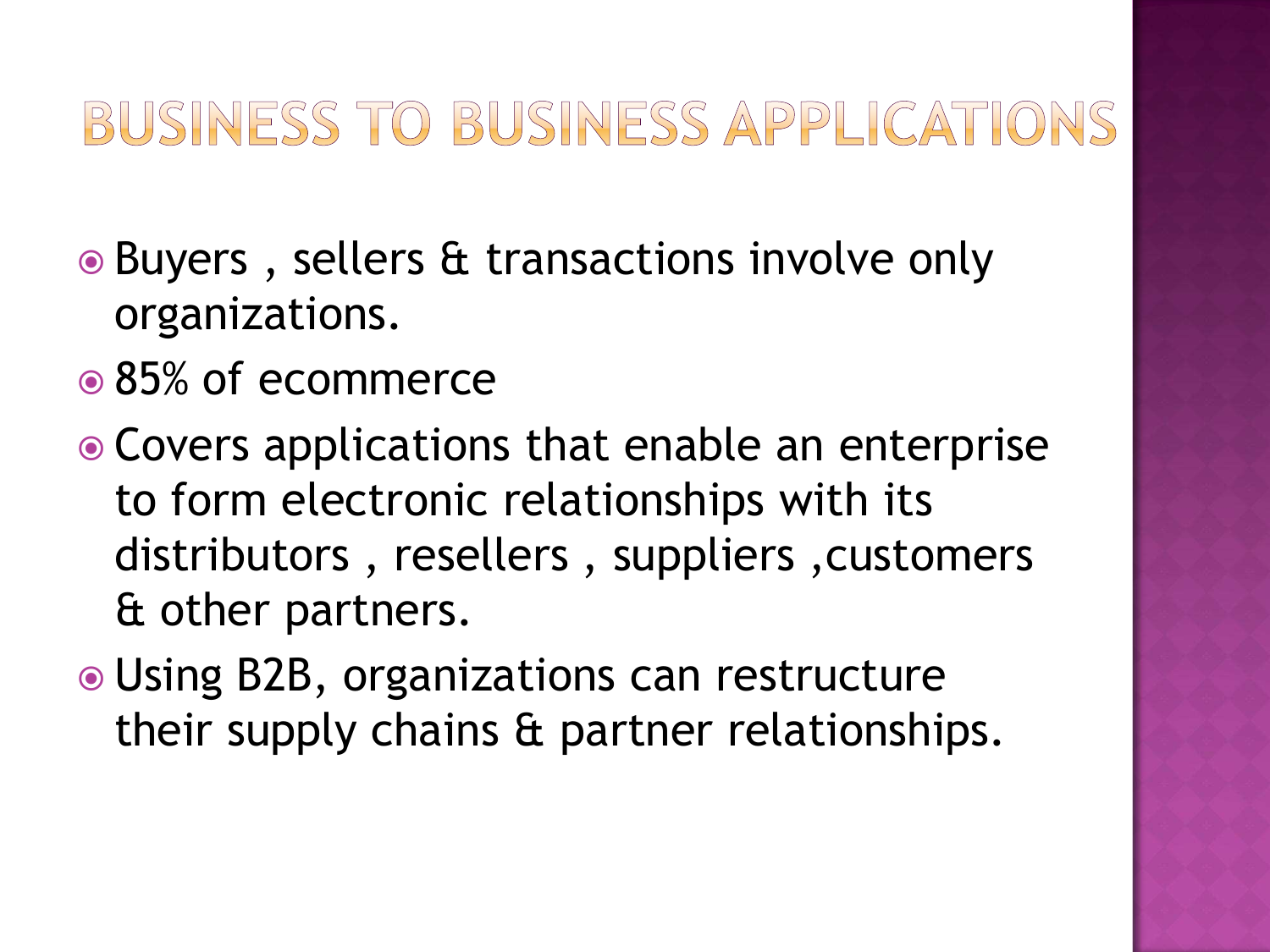# **BUSINESS MODELS FOR B2B** APPLICATIONS

- Sell side corporate marketplace
- Buy side corporate marketplace
- Public exchanges
- Partner relationship management
- Collaborative commerce
- Supplier relationship management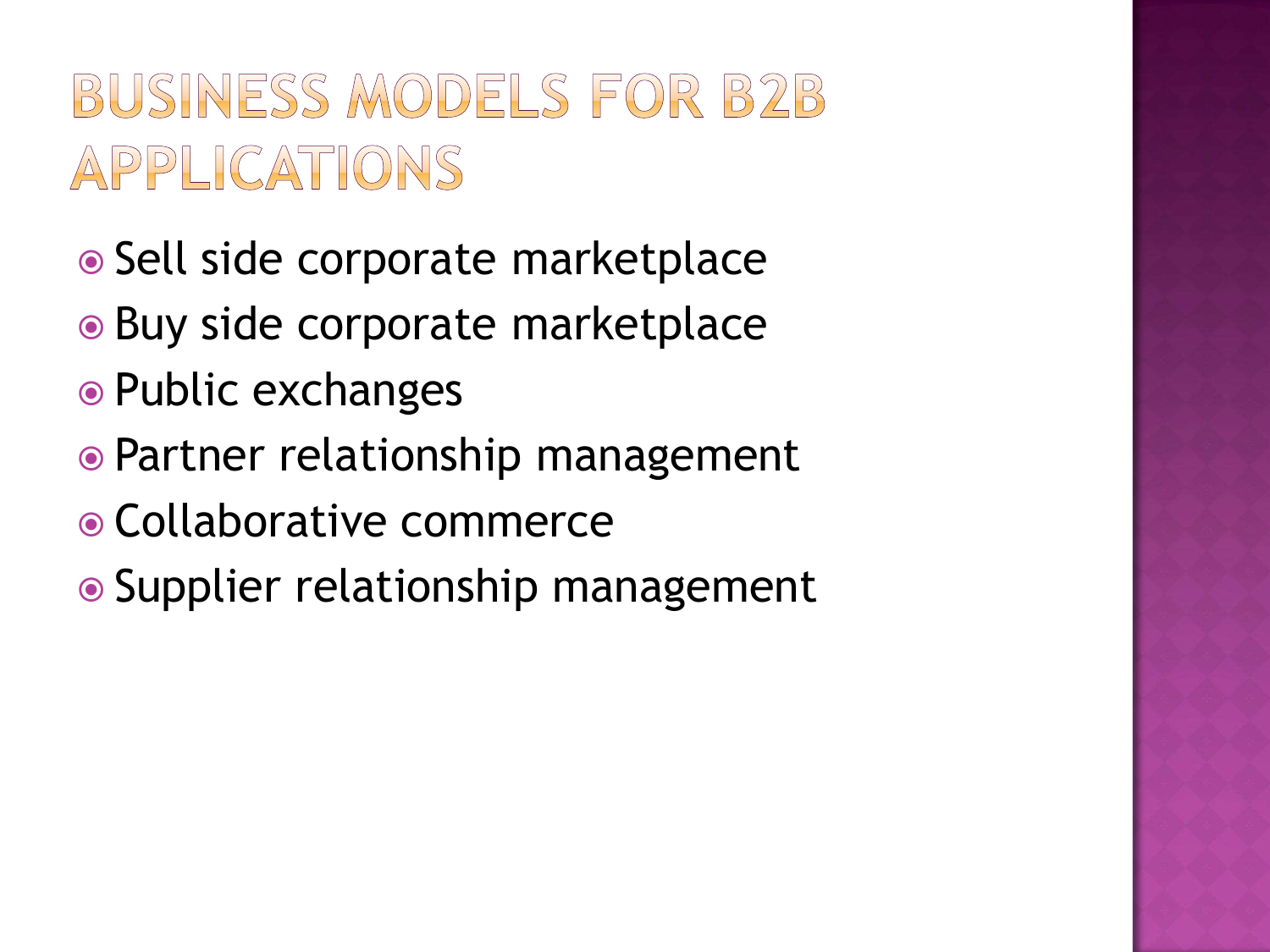#### SELL SIDE MARKETPLACE MODEL

- Organizations attempt to sell their products or services to other organizations electronically from their own private e-marketplace &/or from a 3rd party site.
- Similar to B2C model..but buyer is organization.
- Key mechanisms in sell side model: electronic catalogs customized for each large buyer
- Forward auctions
- **Works well for companies having superb** reputations
- Seller can be..manufacturer, distributor, retailer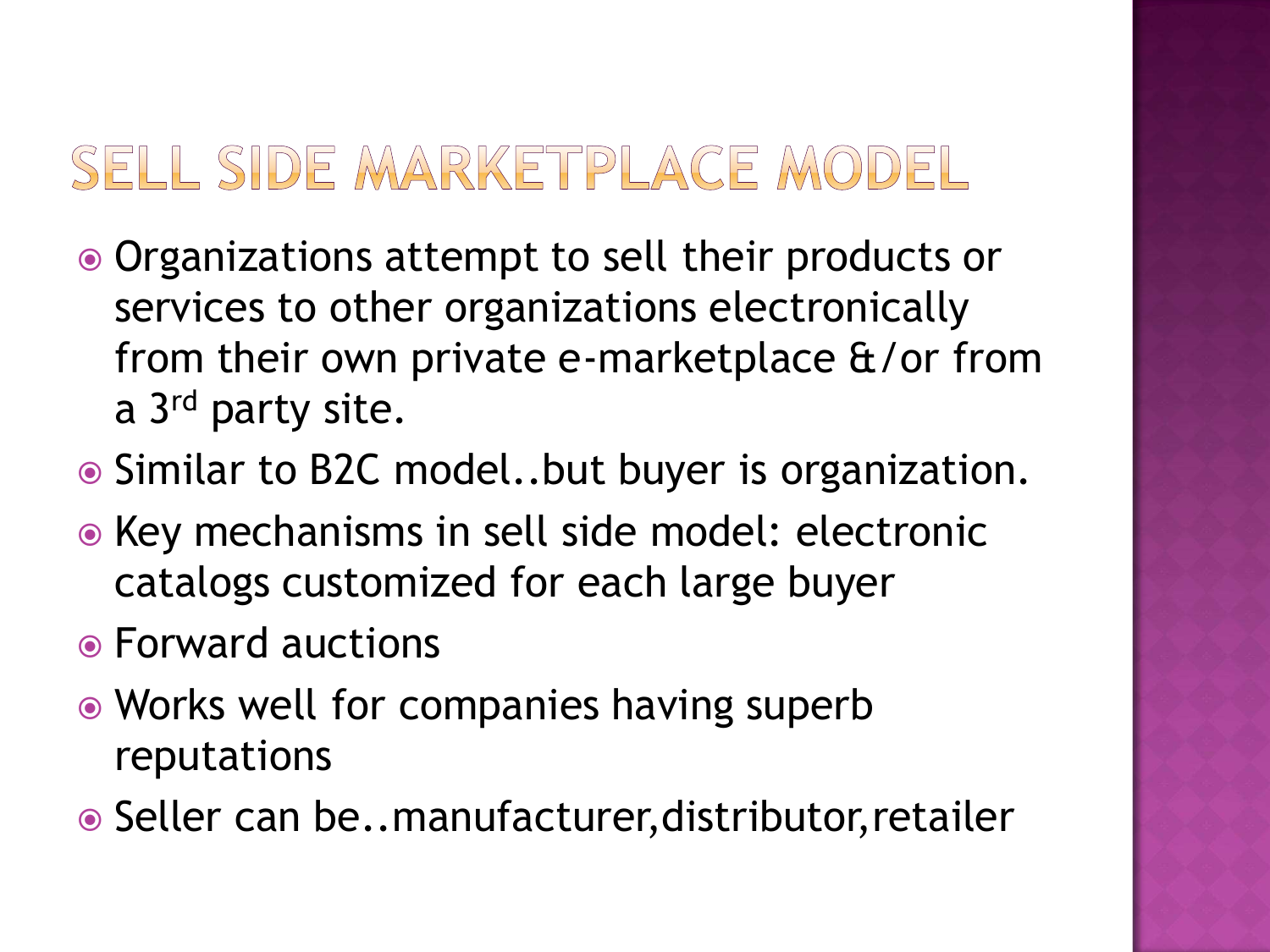## BUY-SIDE MARKETPLACE

- Organizations attempt to buy needed products or services from other organizations electronically
- Method used is reverse auction
- Buy side model uses EC technology to streamline the purchasing process in order to reduce cost of items purchased, administrative cost of procurement & purchasing cycle time.
- Procurements using 3<sup>rd</sup> party buy-side marketplace model are popular for medium & small organizations.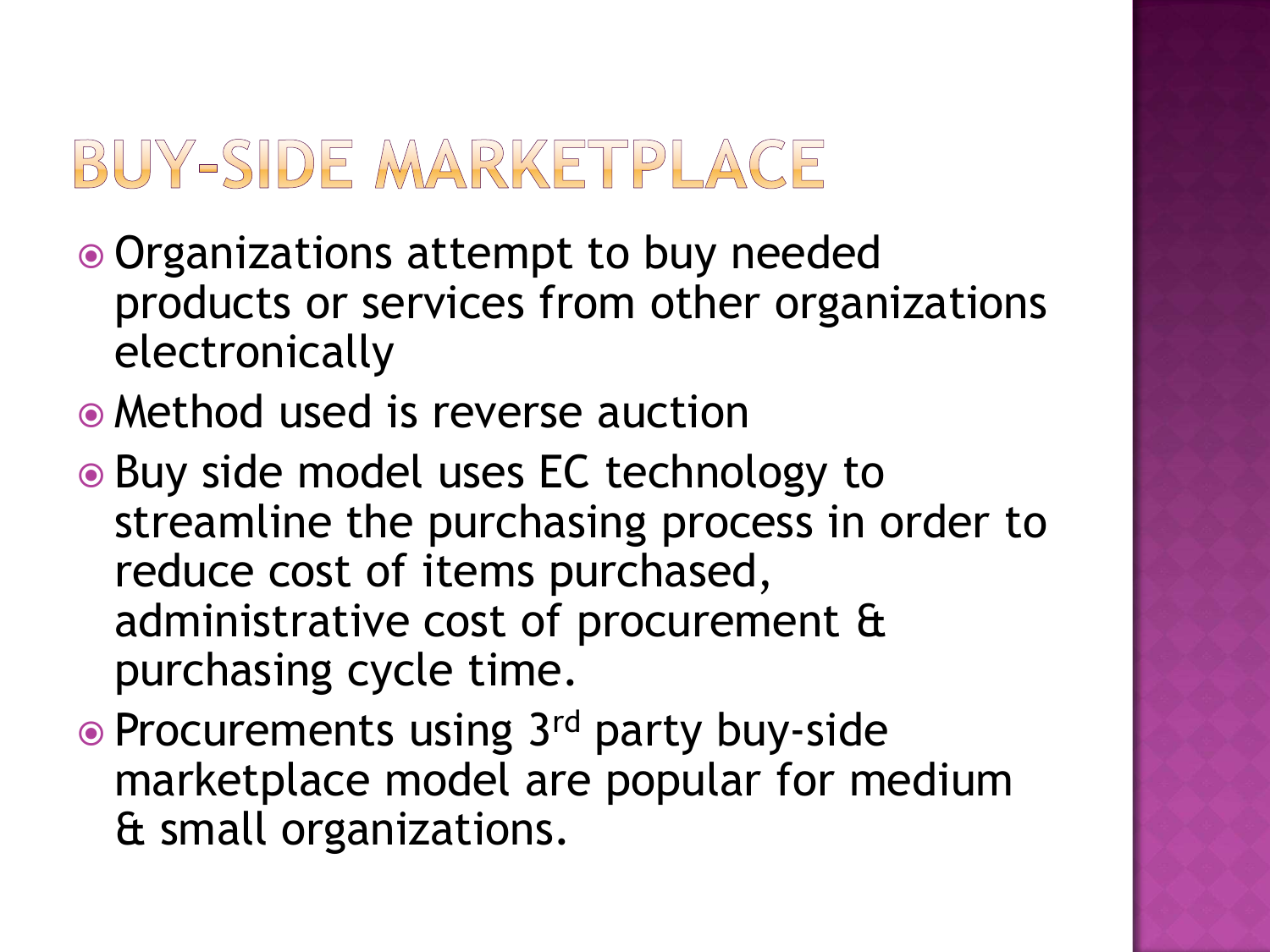## E-PROCUREMENT

- Purchasing using electronic support
- Uses reverse auction &
- 2 popular mechanisms: Group purchasing & Desktop purchasing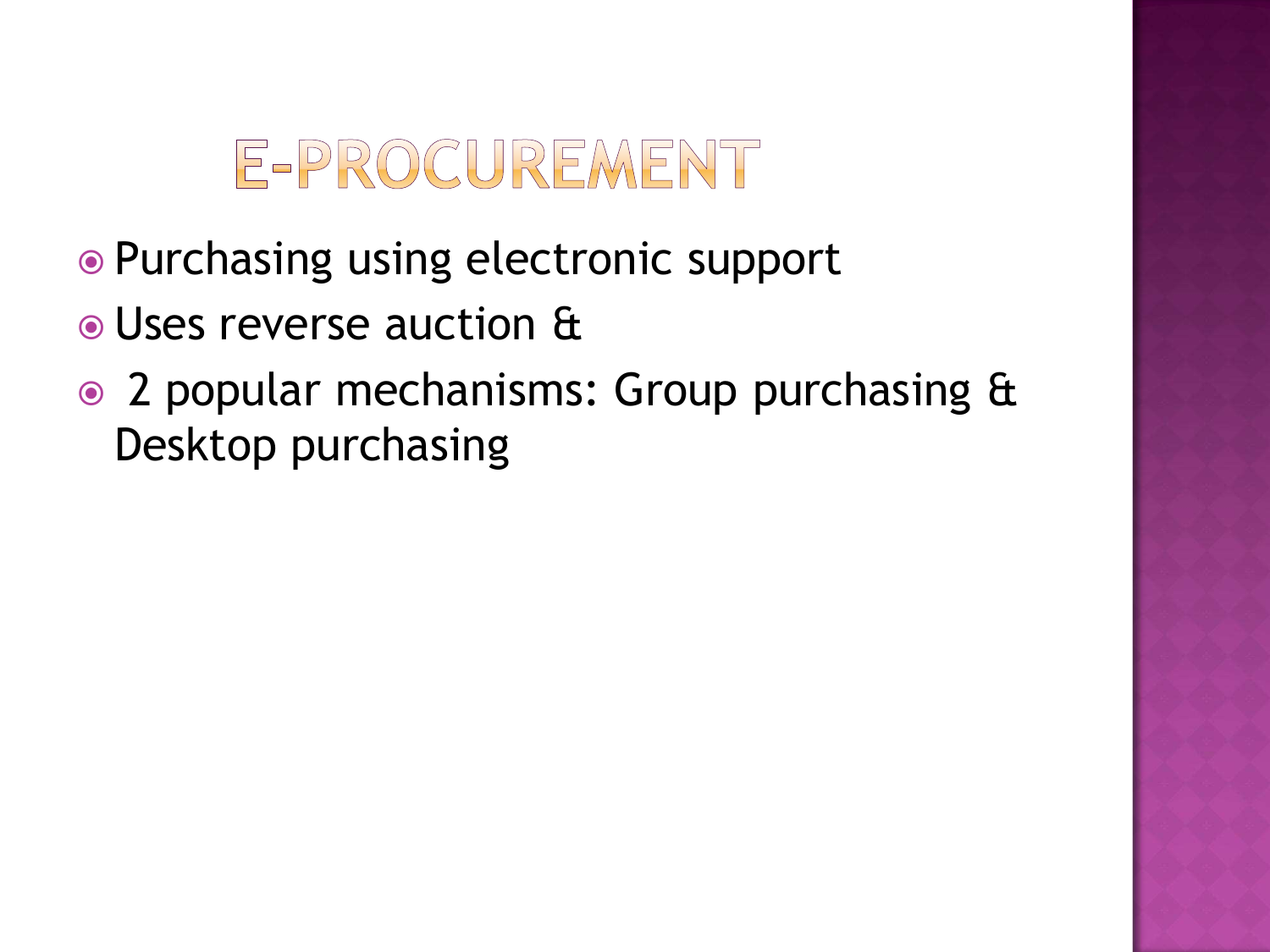# GROUP PURCHASING

- orders of many buyers are aggregated so that they total to a large volume, I order to merit more seller attention & discounts.
- Aggregated order can be placed on a reverse auction & volume discount can be negotiated.
- Orders of small buyers can be aggregated by a 3<sup>rd</sup> party(independent, not seller or buyer) vendor..united sourcing alliance(usallc.com).
- Popular in healthcare industry(allhealth.com) & in education(tepo.org).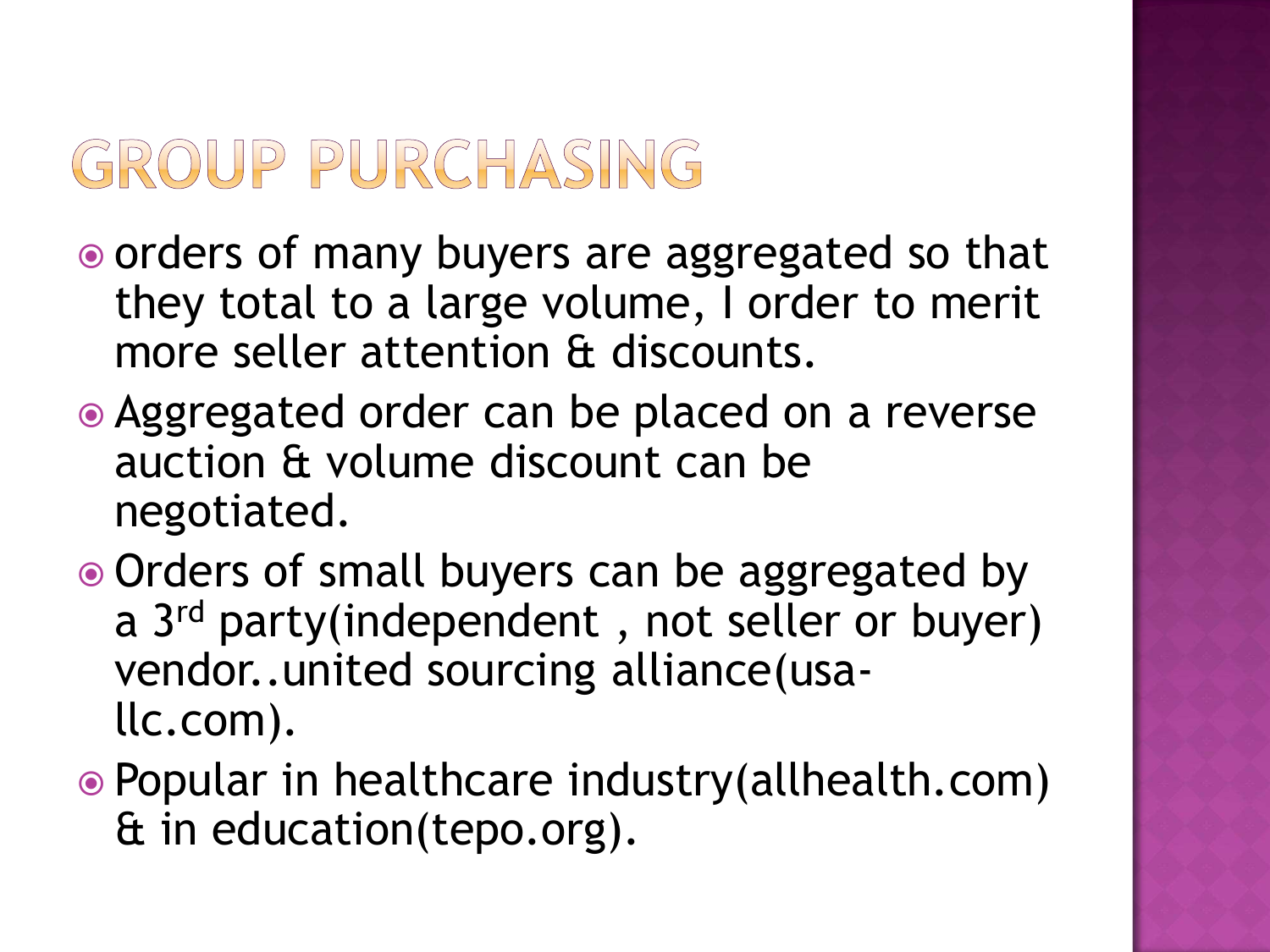# DESKTOP PURCHASING

- Suppliers catalogs are aggregated into a internal master catalog on the buyers server, so that company's purchasing agents(even end users) can shop more conveniently.
- Most suitable for indirect maintenance, replacement & operations (MRO) items such as office supplies.
- Indirect refers to fact that items are not inputs to manufacturing.
- $\bullet$  In this model company has many suppliers but quantities it purchases from each one are relatively small
- Model most appropriate for government entities & large companies.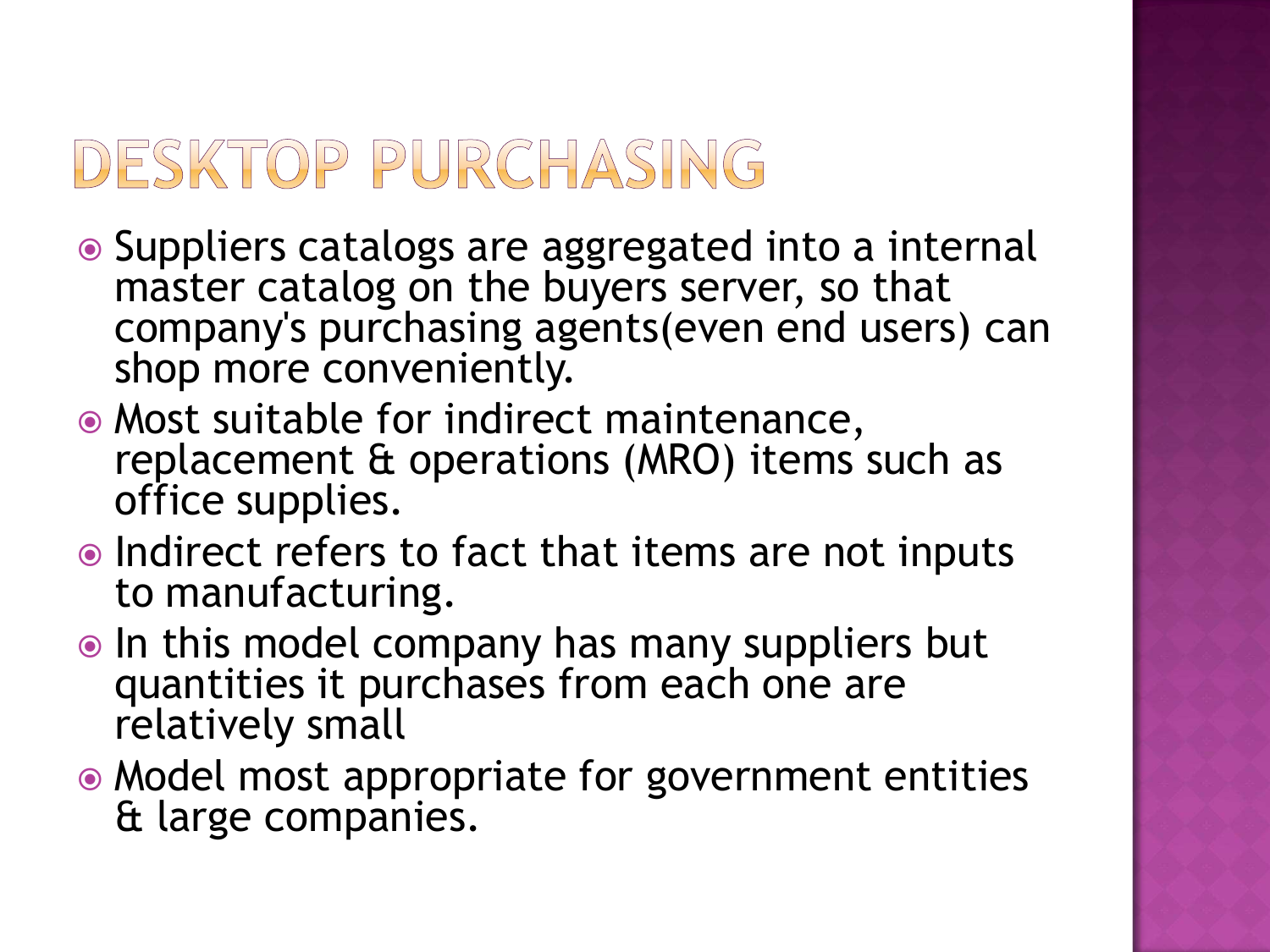# PUBLIC EXCHANGES

- E-marketplaces in which there are many sellers & many buyers & where entry is open to all
- Frequently owned & operated by 3rd party
- 4 basic exchanges:
- Vertical exchanges for direct materials
- Vertical exchanges for indirect materials
- Horizontal exchanges
- Functional exchanges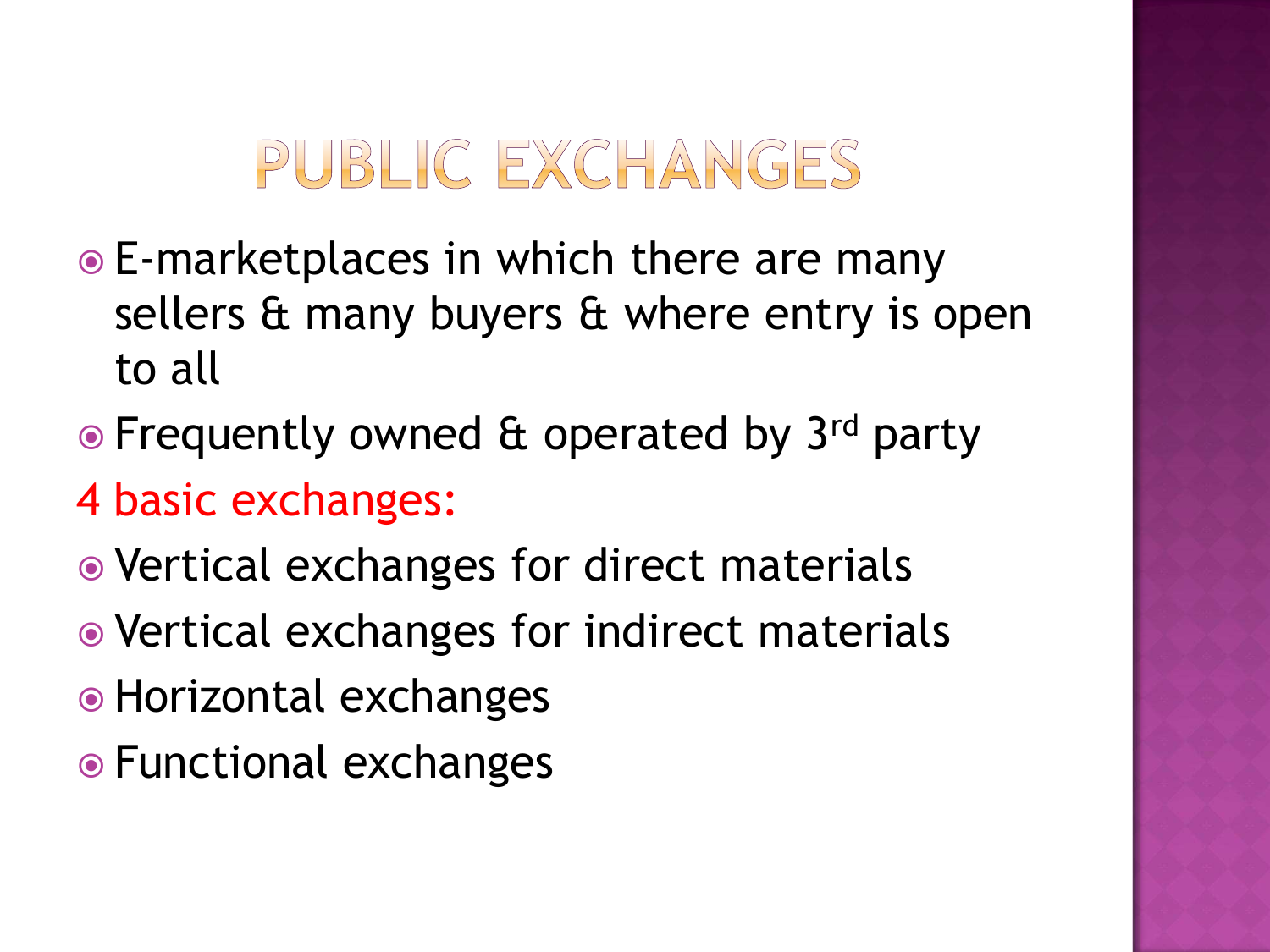# VERTICAL EXCHANGES FOR DIRECT MATERIALS

- B2B marketplaces where direct materials that are input to manufacturing are traded..usually in large quantities in an environment of long term relationship known as systematic sourcing.
- Plasticnet.com…plastics used in furniture industries
- Papersite.com..paper used in publishing industry.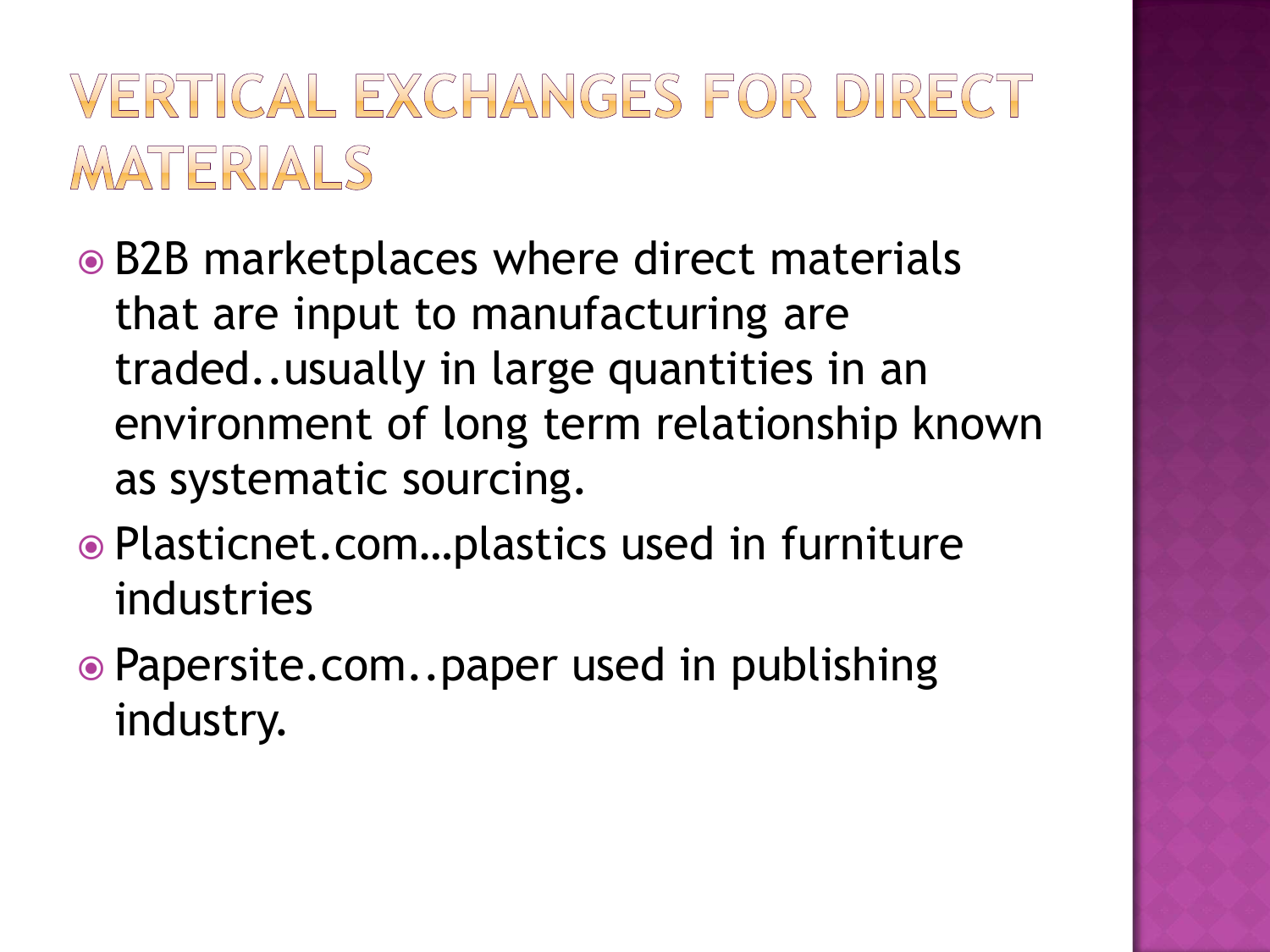# VERTICAL EXCHANGES FOR INDIRECT MATERIALS

- Indirect materials in one industry are purchased usually on as needed basis(spot sourcing)
- Buyers & sellers may not even know each other
- Chemconnect.com,Isteelasia.com
- Prices are continually changing, based on matching of supply & demand.
- Auctions typically used in this kind of B2B marketplace sometimes done in private trading rooms which are available in exchanges like chemconnect.com
- Companies may trade same commodity or parts of both types of markets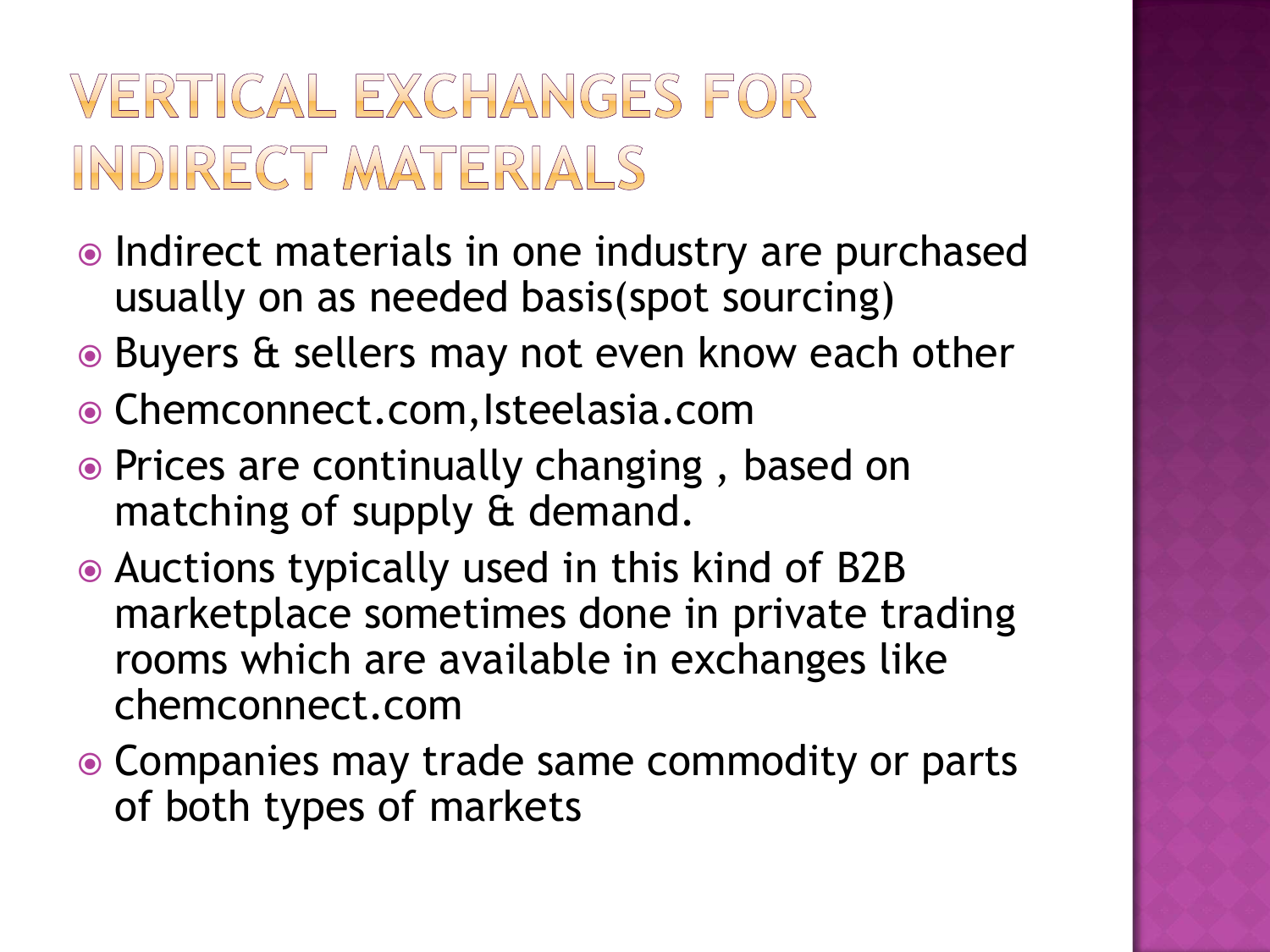# **BUSINESS TO EMPLOYEES** COMMERCE

- Companies finding ways to do business electronically with their own employees.
- They disseminate information to employees over the company intranet..part of employee relationship management.
- Employees can manage their benefit packages,take training classes electronically
- Purchase discounted corporate products & services,insurance,travel packages & tickets to events.
- Disseminate information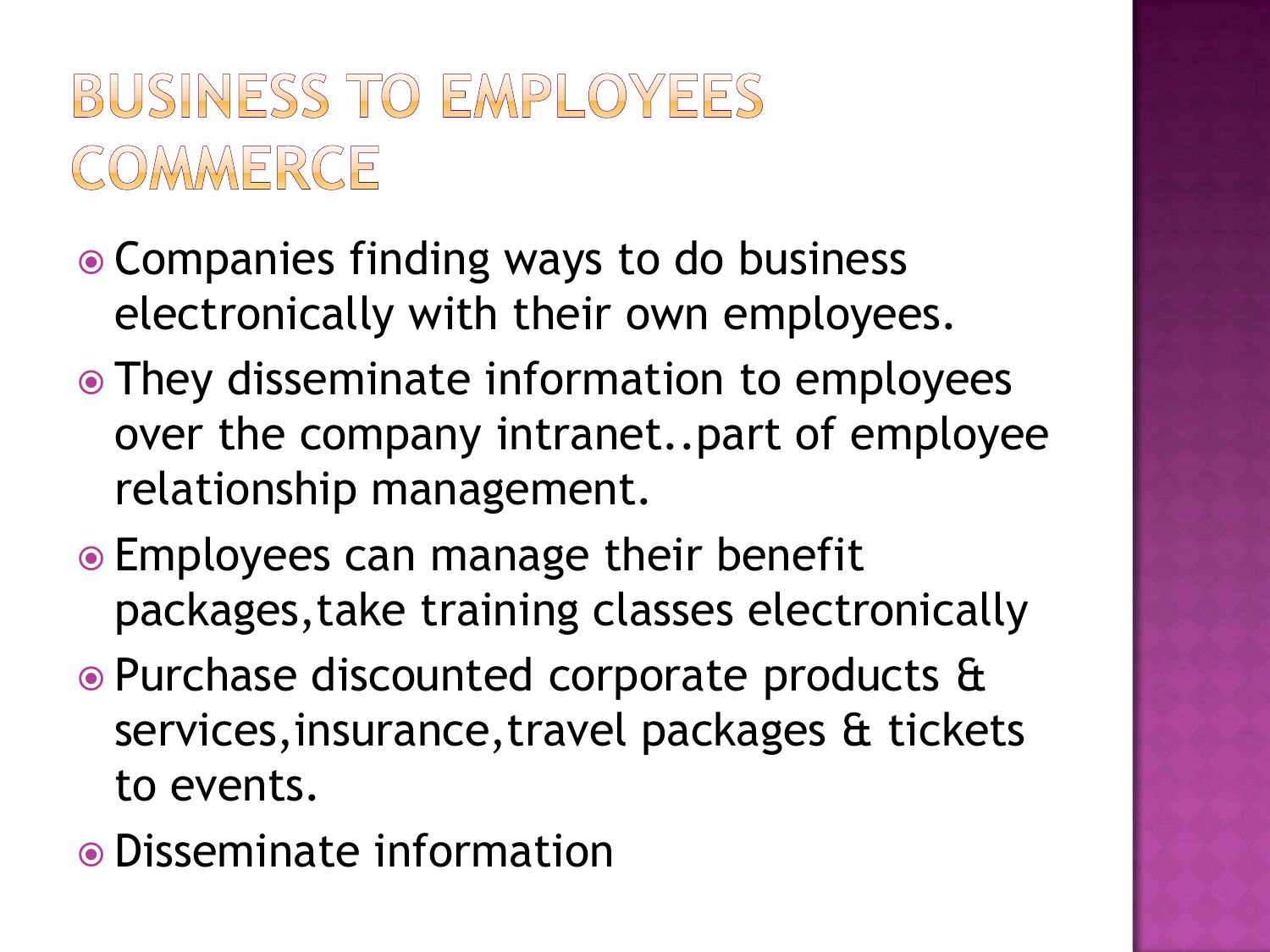# EC BETWEEN & AMONG CORPORATE EMPLOYEES

- Many large organizations allow employees to post classified ads on the company intranet through which employees can buy & sell products & services from & to each other.
- Service popular in universities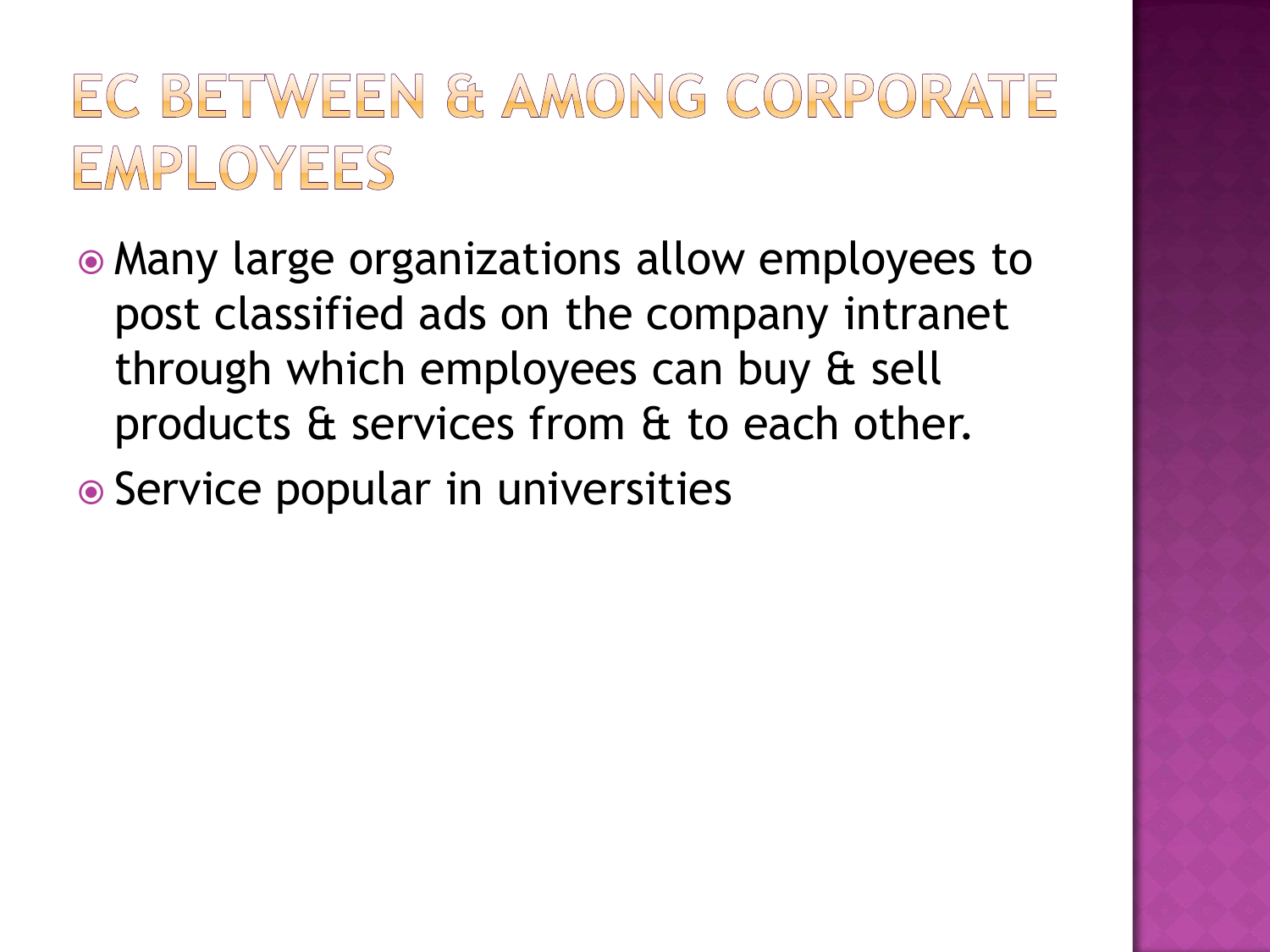# EC BETWEEN & AMONG UNITS WITHIN THE BUSINESS

- Large corporations frequently consist of independent units or strategic business units which "sell" or "buy" materials , products & services to or from each other(intranet transactions).
- This type transactions can be easily automated & performed over intranet.
- SBU either can be a seller or buyer.
- Eg: company owned dealerships which buy goods from main company…helps improve internal supply chain operations.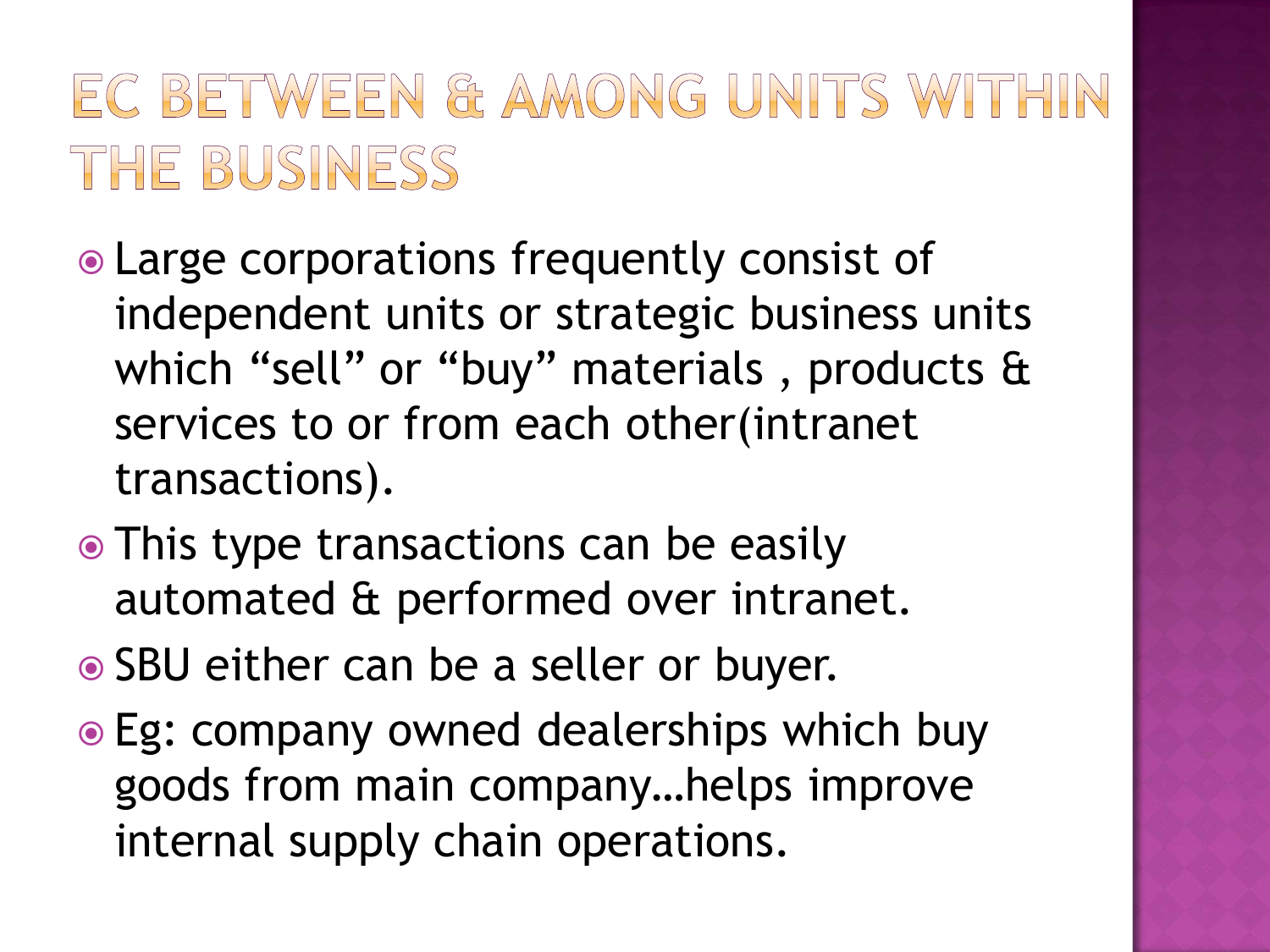# COLLABORATIVE COMMERCE

- Refers to use of digital technologies that enable companies to collaboratively plan , design , develop , manage & research products , services & innovative EC applications.
- Company collaborating electronically with a vendor that designs a product or part for the company.
- C-commerce implies communication , information sharing & collaborative planning done electronically using tools such as groupware & specially designed EC collaboration tools.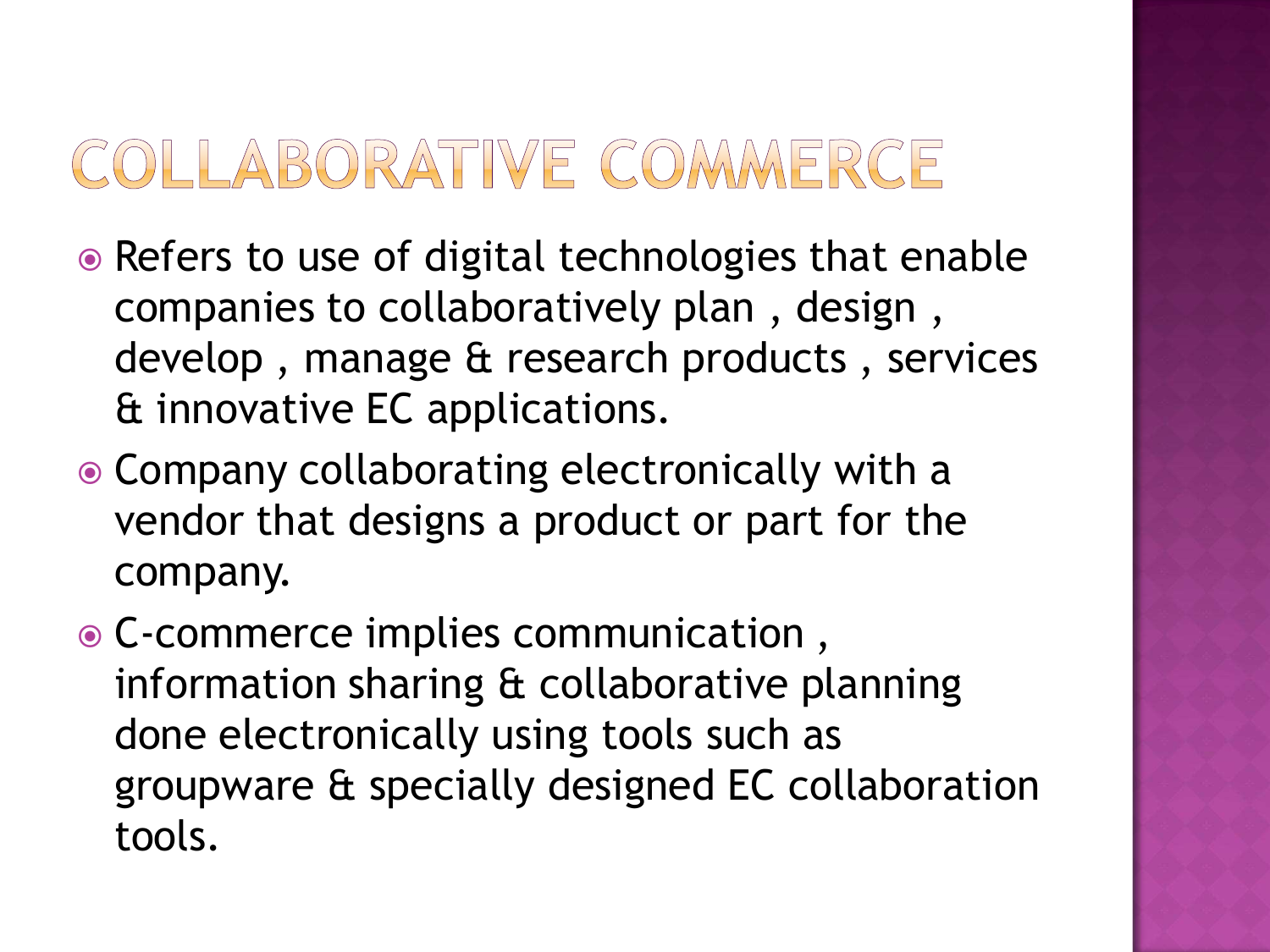# E-GOVERNMENT

- Use of internet technology & ecommerce to deliver information & public services to citizens, business partners & suppliers of government entities & people who work in public sector.
- Improves effieciency & effectiveness of functions of government,including delivery of public services.
- G2C..provide services to citizens..electronic benefits transfer.
- **G2B…electronic tendering systems**
- G2G..among different government agencies.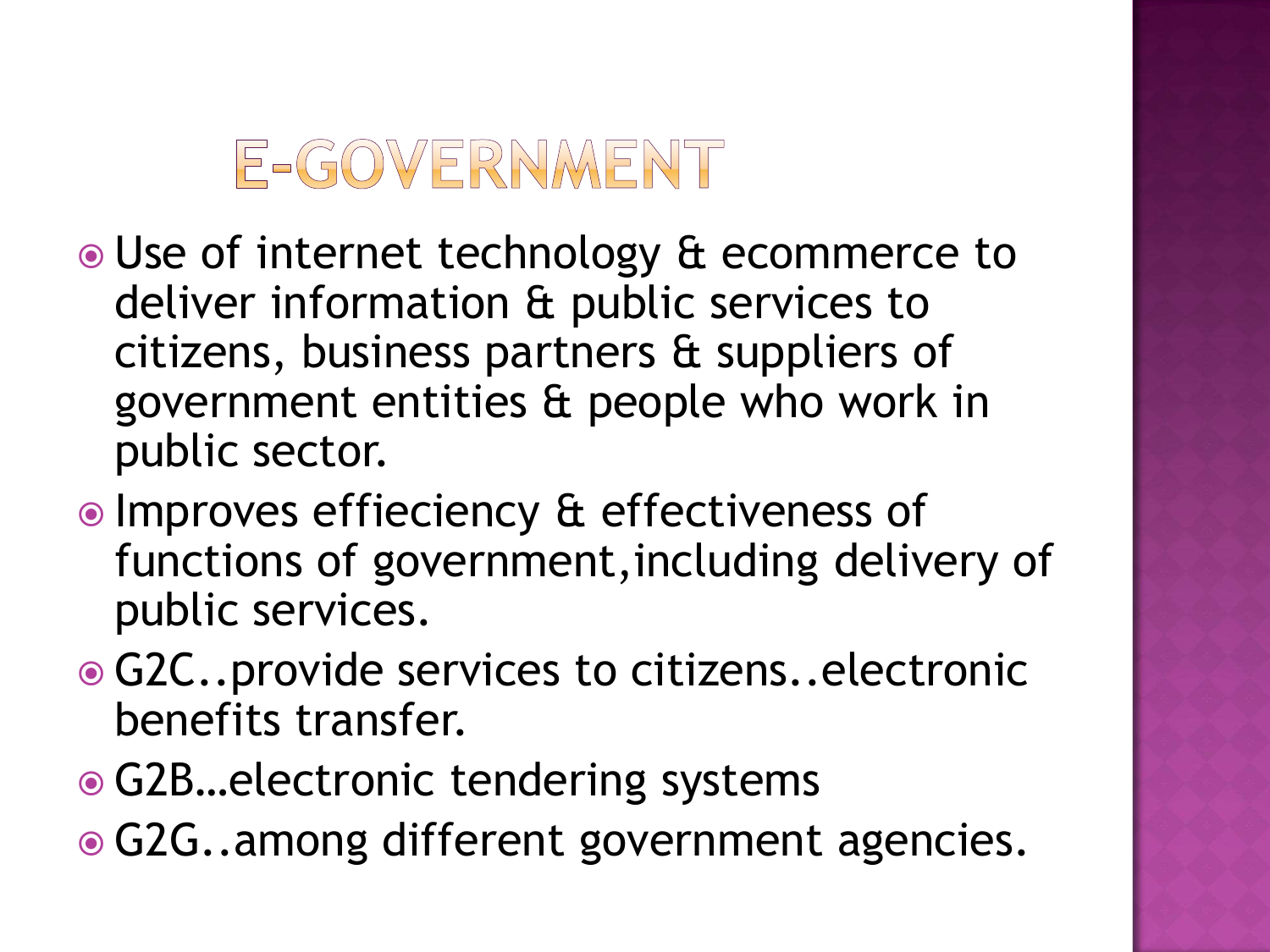# CONSUMER TO CONSUMER EC

- Refers to EC in which both buyer & seller are individuuals.
- **⊙ C2C auctions**
- Classified Ads
- Personal services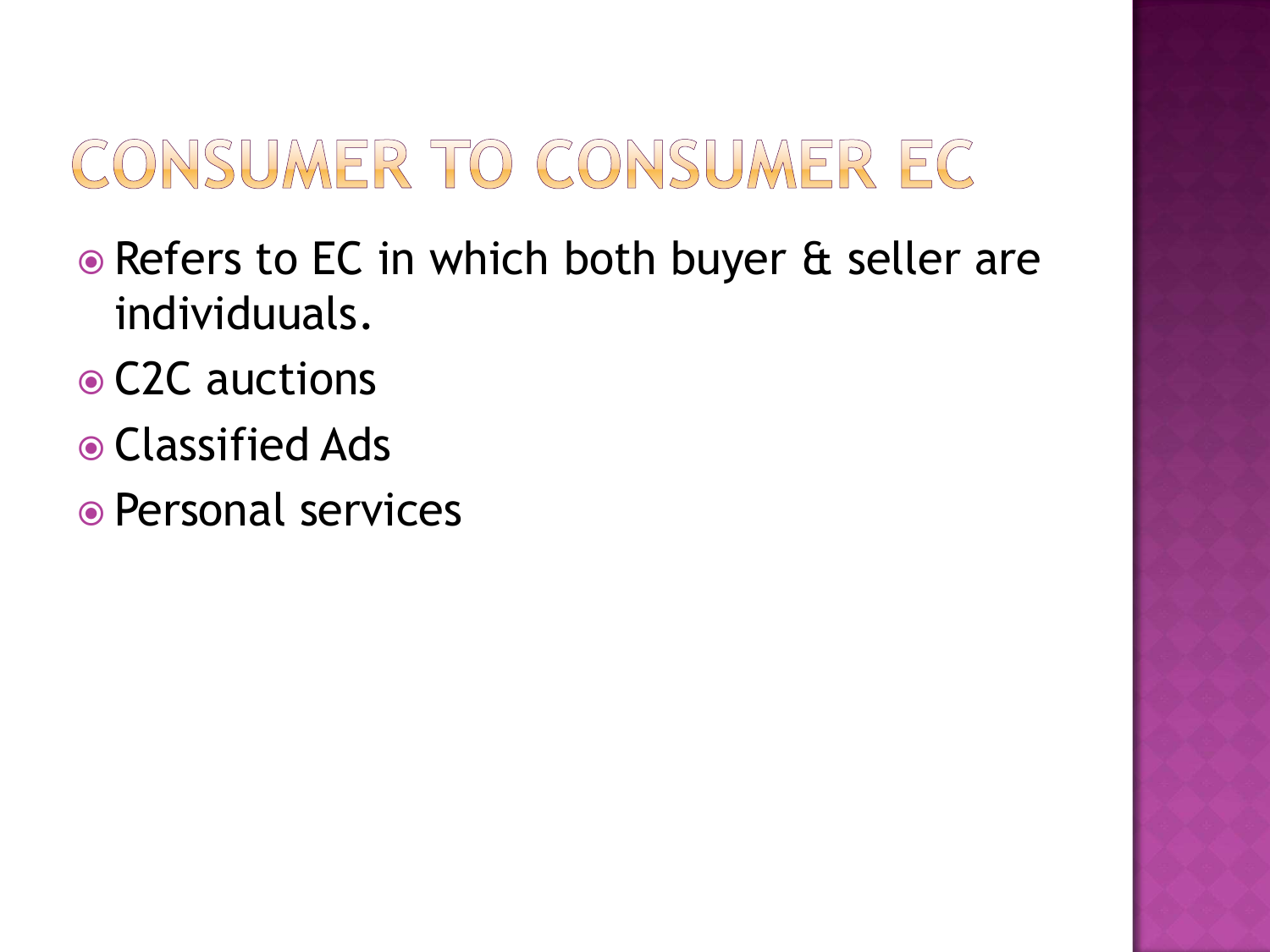# ELECTRONIC PAYMENT SYSTEMS

- Electronic credit cards
- Electronic bill payments: Online banking, biller direct, bill consolidator
- Digital wallets
- Virtual credit cards
- Payment using fingerprints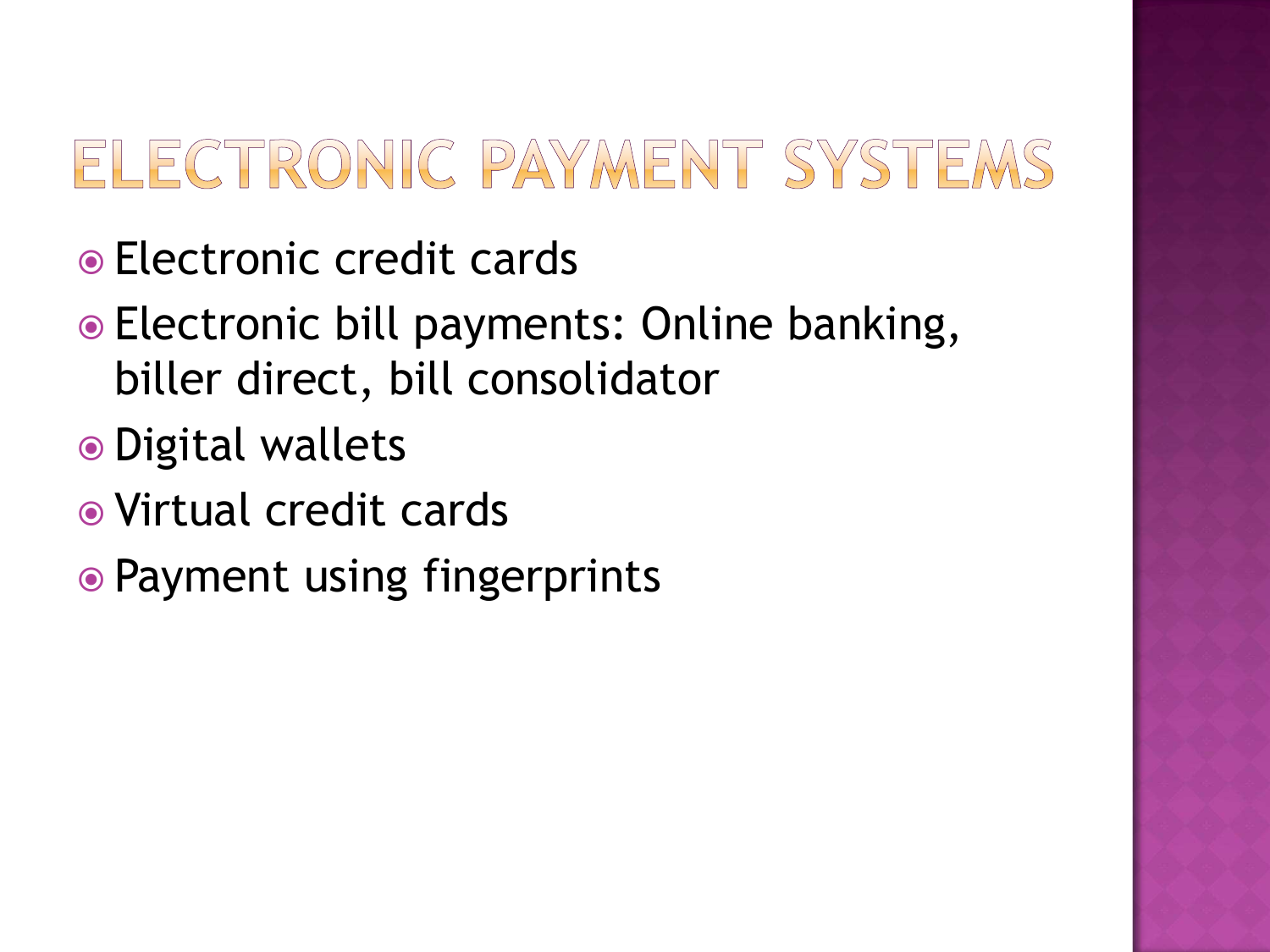# ETHICAL AND LEGAL ISSUES IN E-BUSINESS

- Privacy
- Web tracking
- Loss of jobs
- Disintermediation & Reintermediation
- Buyer protection
- Seller protection